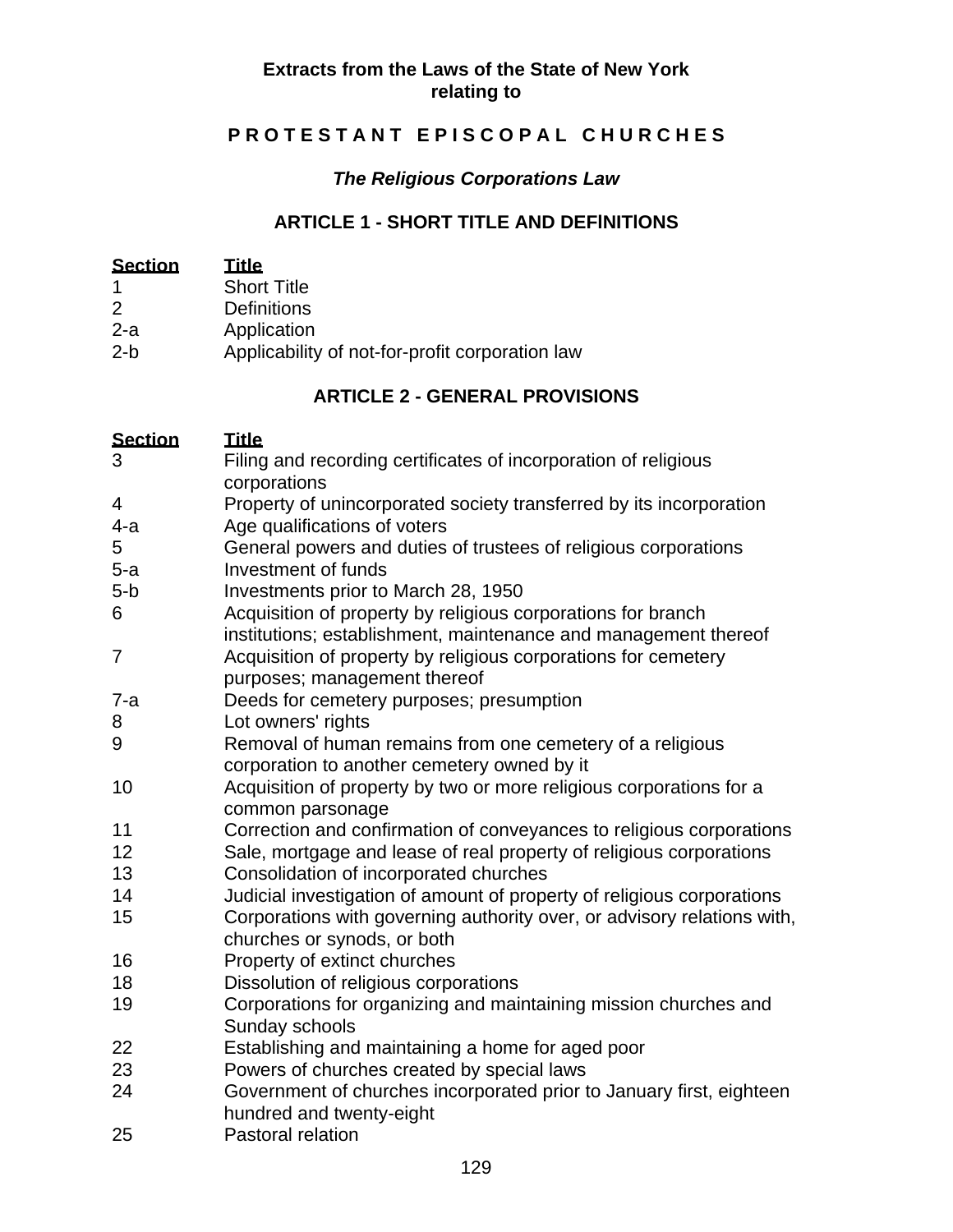26 Worship

28 Limited liability of parents or certain legal guardians having custody of an infant for malicious and destructive acts of such infant

# **ARTICLE 3 - PROTESTANT EPISCOPAL PARISHES OR CHURCHES**

| <b>Section</b> | <b>Title</b>                                                                                                                                                                   |
|----------------|--------------------------------------------------------------------------------------------------------------------------------------------------------------------------------|
| 40.            | Meeting for incorporation                                                                                                                                                      |
| 41.            | Certificate of incorporation                                                                                                                                                   |
| 42.            | Corporate trustees; vestry powers and duties thereof                                                                                                                           |
| $42-a$         | Additional powers of the corporate trustees and vestry                                                                                                                         |
| 43.            | Annual elections and special meetings of incorporated Protestant<br>Episcopal parishes                                                                                         |
| 44.            | Changing the number of vestrymen of Protestant Episcopal parishes<br>hereafter incorporated                                                                                    |
| 45.            | Changing date of annual election, number and terms of office of<br>vestrymen and terms of office of church wardens in Protestant<br>Episcopal churches heretofore incorporated |
| 46.            | Changing the qualifications of voters and the qualifications of wardens<br>and vestrymen                                                                                       |
| 47.            | Free churches in communion with the Protestant Episcopal Church                                                                                                                |
| 48.            | Legacies                                                                                                                                                                       |
| 49.            | Eligibility of certain minors as lay delegates and to vote and hold<br>office                                                                                                  |

# **Section 1. Short Title**

This chapter shall be known as the "Religious Corporations Law."

### **Section 2. Definitions**

 A "Religious Corporations Law corporation" is a corporation created for religious purposes to which this chapter applies under section two-a of this chapter. Unless the context otherwise requires, whenever "religious corporation" or "corporation" is used in this chapter, such term shall mean a "Religious Corporations Law corporation".

 An "incorporated church" is a religious corporation created to enable its members to meet for divine worship or other religious observances.

 An "unincorporated church" is a congregation, society, or other assemblage of persons who are accustomed to statedly meet for divine worship or other religious observances, without having been incorporated for that purpose.

 The term "clergyman" and the term "minister" include a duly authorized pastor, rector, priest, rabbi, and a person having authority from, or in accordance with, the rules and regulations of the governing ecclesiastical body of the denomination or order, if any, to which the church belongs, or otherwise from the church or synagogue to preside over and direct the spiritual affairs of the church or synagogue.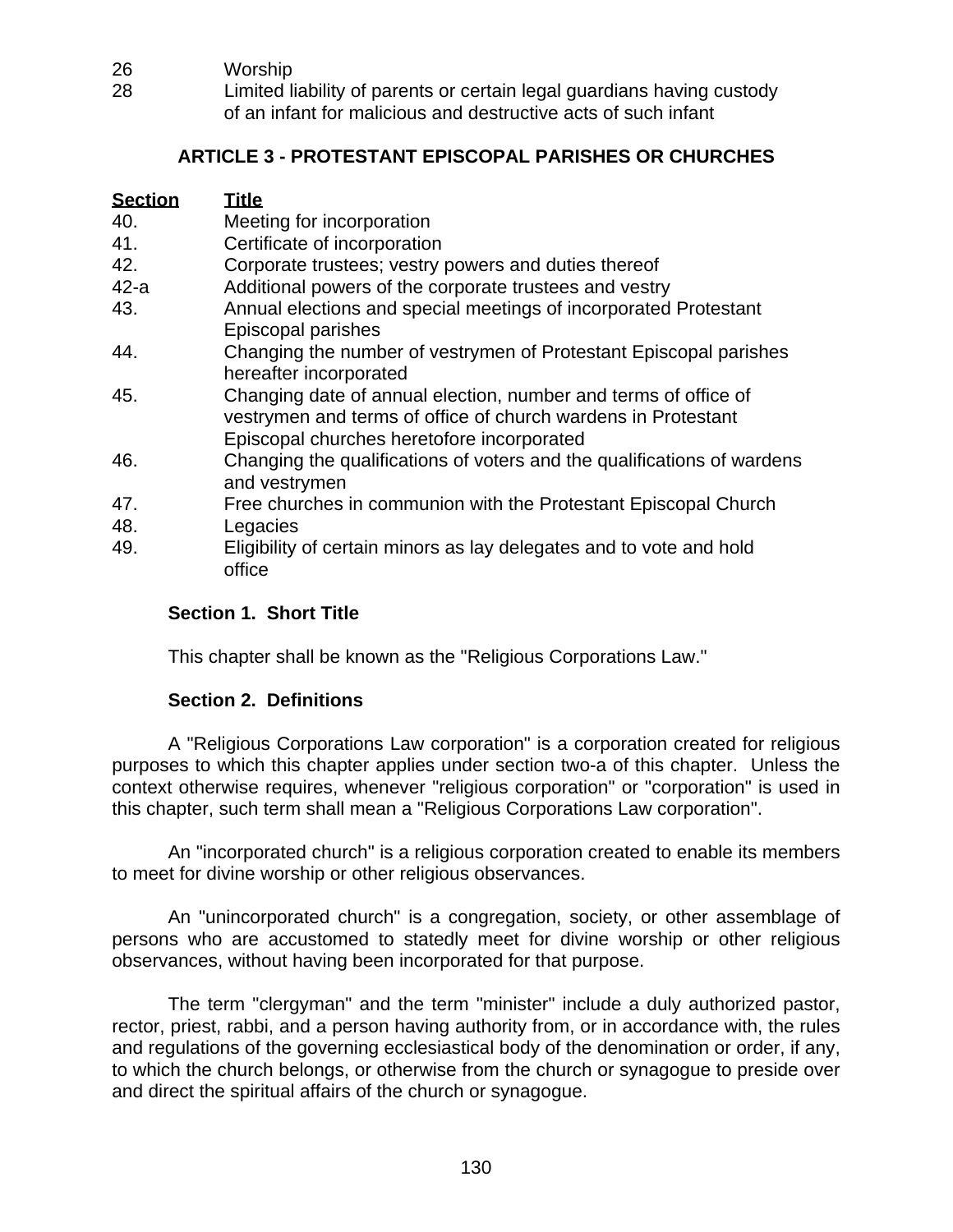### **Section 2-a. Application**

This chapter applies (a) to every corporation heretofore or hereafter formed under this chapter, and (b) to every corporation formed under any other statute or special act of this state which would, if it were to be formed currently under the laws of this state, be formed under this chapter, and (c) to every corporation formed under laws other than the statutes of this state which is authorized to conduct or which conducts activities in this state and which would, if it were to be formed currently under the laws of this state, be formed under this chapter.

## **Section 2-b. Applicability of not-for-profit corporation law**

 1. The not-for-profit corporation law applies to every corporation to which this chapter applies, provided that:

 (a) If any provision of the not-for-profit corporation law conflicts with any provision of this chapter, the provision of this chapter shall prevail and the conflicting provision of the not-for-profit corporation law shall not apply in such case. If any provision of this chapter relates to a matter embraced in the not-for-profit corporation law but is not in conflict therewith, both provisions shall apply.

 (b) A corporation to which the not-for-profit corporation law is made applicable by this section shall be treated as a "corporation", "domestic corporation", or "foreign corporation" as such terms are used in the not-for-profit corporation law, except that the purposes for which any such corporation has been or may be formed under this chapter shall not thereby be extended.

 (c) The following provisions of the not-for-profit corporation law shall not apply to religious corporations: subparagraphs (7) and (8) of paragraph (a) of section one hundred twelve [Actions or Special Proceedings Maintained by Attorney General], section one hundred thirteen [Certificate of Type of Not-For-Profit Corporation], section one hundred fourteen [Visitation of Supreme Court], section two hundred one [Corporate Purposes], section three hundred three [Reservation of Name], section three hundred four [Secretary of State as Agent for Service of Process for Foreign Corporations], section three hundred five [Registered Agent for Service of Process], section three hundred six [Service of Process], article four except section four hundred one [Formation of Corporations], section five hundred fourteen [Transfer of Corporate Property to a Trustee], that portion of section five hundred twenty-two (b) which reads "The attorney general shall be notified of the application and shall be given an opportunity to be heard" [Release of Restrictions on Use or Investment], section six hundred five [Notice of Meeting of Members], section six hundred seven [List or Record of Members at Meetings], section six hundred nine [Proxies], section eight hundred four [Approvals and Effect of Certificate of Amendment], article nine except section nine hundred ten [Merger or Consolidation], article ten except as provided in section eleven hundred fifteen [Non-Judicial Dissolution], section eleven hundred two [Judicial Dissolution], and article fifteen except paragraph (c) of section fifteen hundred seven [Public Cemetery Corporations].

 (d) Any reference in the not-for-profit corporation law to the delivery of any certificate or other instrument to the department of state for filing refers to the filing or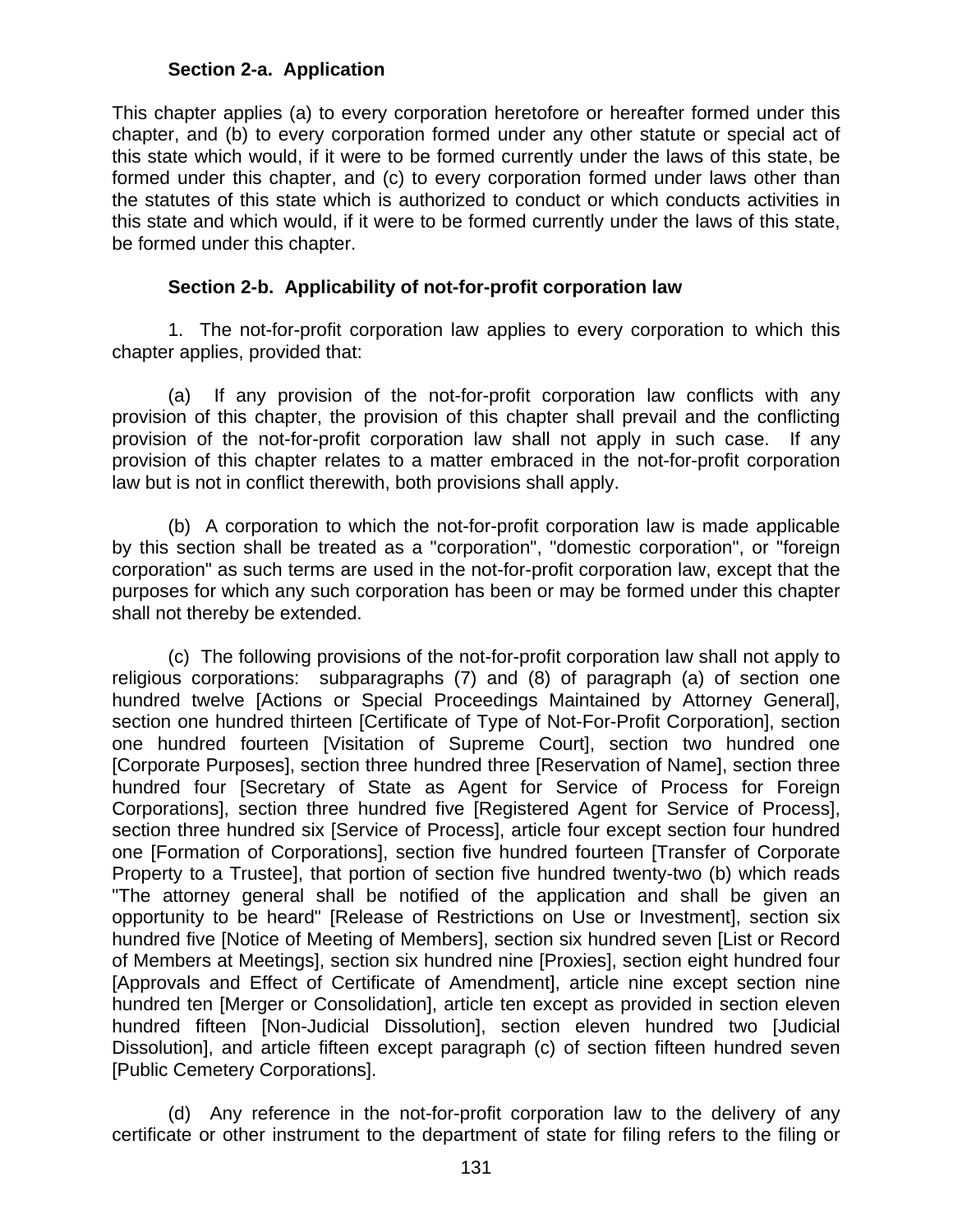recording thereof in the office of the clerk of the county in which the corporation has its principal office or place of worship or otherwise as provided in this chapter.

 (d-1) Notwithstanding any provision of this chapter or the not-for-profit corporation law, any church referred to in subdivision two, three, four, five, five-a, five-b, five-c, or six of section twelve of this chapter shall not be required to give notice to the attorney general of any application required by subdivision one of section twelve of this chapter or any application or petition required under section five hundred ten or section five hundred eleven of the not-for-profit corporation law.

 2. Every corporation to which the not-for-profit corporation law is made applicable by this section is a type B corporation for all purposes of that law.

 3. From and after the effective date of this section the general corporation law shall not apply to any corporation to which this chapter applies.

4. For the purpose of this section and elsewhere in this chapter the effective date of the not-for-profit corporation law as to corporations to which the notfor-profit corporation law is made applicable by this section shall be September first, nineteen hundred seventy-two.

# **Section 3. Filing and recording certificates of incorporation of religious corporations**

 The certificate of incorporation of a religious corporation shall be acknowledged or proved before an officer authorized to take the acknowledgment or proof of deeds or conveyances of real estate, to be recorded in the county in which the principal office or place of worship of said corporation is or is intended to be situated, and shall be filed and recorded in the office of the clerk of said county. If there is not, or is not intended to be, any such office or place of worship, the certificate shall be filed and recorded in the office of the secretary of state. Where a religious corporation removes to another county within the state a duplicate copy of its certificate of incorporation together with a statement of such removal duly signed and acknowledged by the directors and officers of said corporation may be filed in the office of the clerk of said county to which it has removed.

 The recording of any certificate of a religious corporation organized under provisions of "An act to provide for the incorporation of religious societies," passed April fifth, eighteen hundred and thirteen, and of the acts amending the same, in the office of a clerk of a county prior to the passage of chapter thirty-five of the laws of eighteen hundred and ninety-seven, instead of in the office of the register of such county, shall be regarded and construed and such recording is hereby declared to be of the same validity, force and effect as would have been the recording of such certificate in the proper office. And every act, deed, matter and thing done or performed by every such religious society or corporation since the recording of its certificate in the office of said county clerk is hereby ratified, confirmed and declared to be as valid in all respects as if the said certificate has been properly and appropriately recorded in the office of the register of the county in which said religious society or corporation was organized; but this section shall not affect any suit or proceeding already commenced arising out of such original mistake.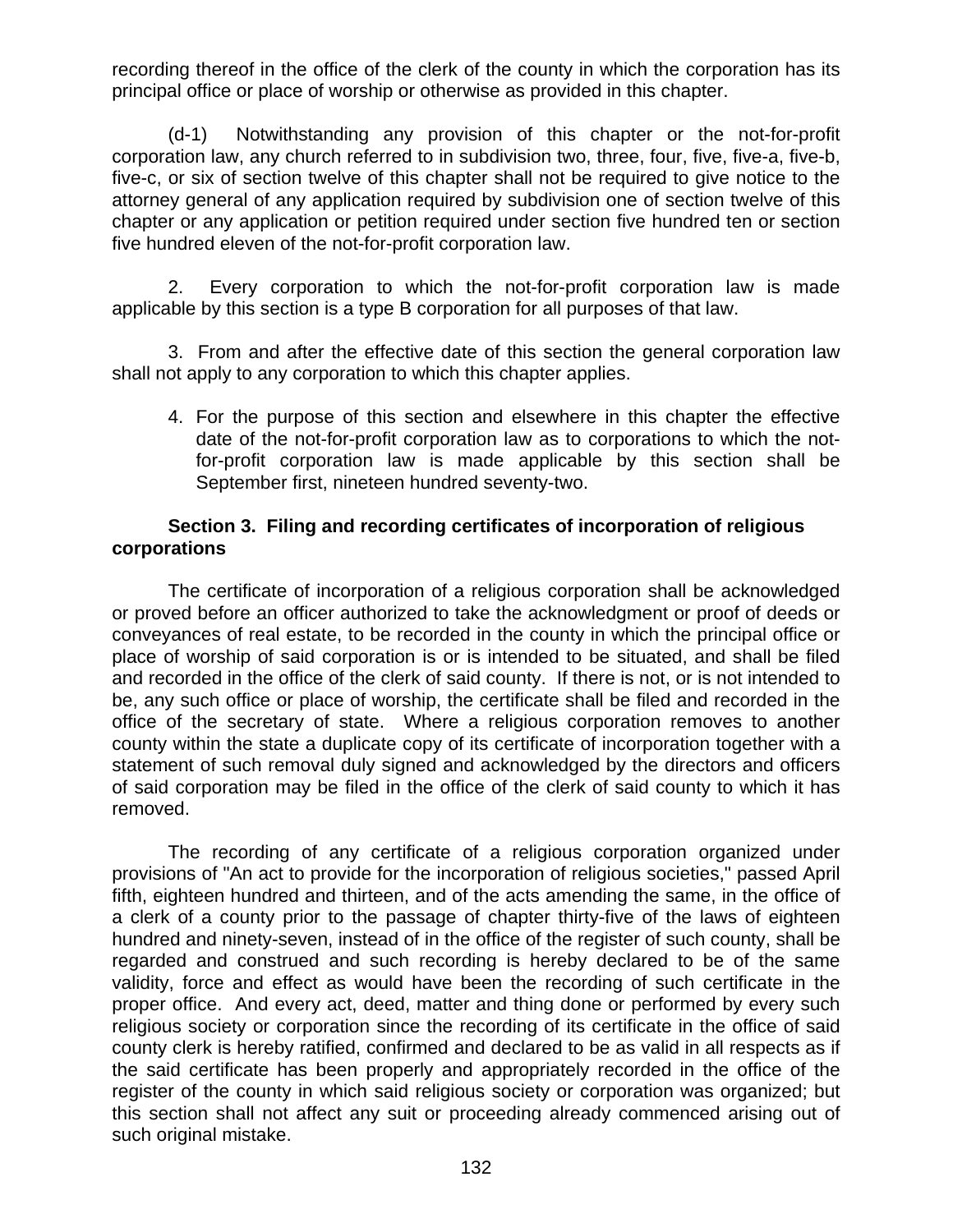## **Section 4. Property of unincorporated society transferred by its incorporation**

 All the temporalities and property of an unincorporated church, or of any unincorporated religious society, body, association or congregation, shall, on the incorporation thereof, become the temporalities and property of such corporation, whether such temporalities or property be given, granted or devised directly to such unincorporated church, society, body, association or congregation, or to any other person for the use or benefit thereof.

#### **Section 4-a. Age qualifications of voters**

 To vote at a corporate meeting of a corporation to which this chapter applies, persons, otherwise qualified to vote, shall be of full age unless (1) the age qualifications for voting at corporate meetings are fixed by or pursuant to an applicable provision in articles three through nineteen of this chapter, or (2) in the absence of such provision, the certificate of incorporation or a by-law adopted by the members of such corporation specifies an age, less than full age but not less than the age of sixteen years, at which persons otherwise qualified to vote at corporate meetings, shall be entitled to vote for all purposes or as to particular types or classes of matters to be acted on at such meetings.

### **Section 5. General powers and duties of trustees of religious corporations**

 The trustees of every religious corporation shall have the custody and control of all the temporalities and property, real and personal, belonging to the corporation and of the revenues therefrom, and shall administer the same in accordance with the discipline, rules and usages of the corporation and of the ecclesiastical governing body, if any, to which the corporation is subject, and with the provisions of law relating thereto, for the support and maintenance of the corporation, or, providing the members of the corporation at a meeting thereof shall so authorize, of some religious, charitable, benevolent or educational object conducted by said corporation or in connection with it, or with the denomination, if any, with which it is connected; and they shall not use such property or revenues for any other purpose or divert the same from such uses. They may transfer all or any part of the real or personal estate of such corporation to such bank or trust company organized or existing under the laws of the State of New York, or to a national banking association whose principal office is located in the State of New York as may be designated by them or to a holding company, organized under the laws of the State of New York, of the same religious denomination, such property to be held in trust or in safekeeping or custody, to collect the income thereof and pay over the same to the trustees of such religious corporation at such times and in such manner as shall be agreed upon, and they may also, in their discretion, delegate and grant to the trustee or custodian designated by them all or any portion of the powers, responsibilities and discretionary authority possessed by them with respect to the retention and the investment and reinvestment of such property or any part thereof, and may from time to time modify such powers delegated by them or designate successor or different trustees or custodians within the limits and subject to the regulations and restrictions contained in this section. By-laws may be adopted or amended, by a two-thirds vote of the qualified voters present and voting at the meeting for incorporation or at any subsequent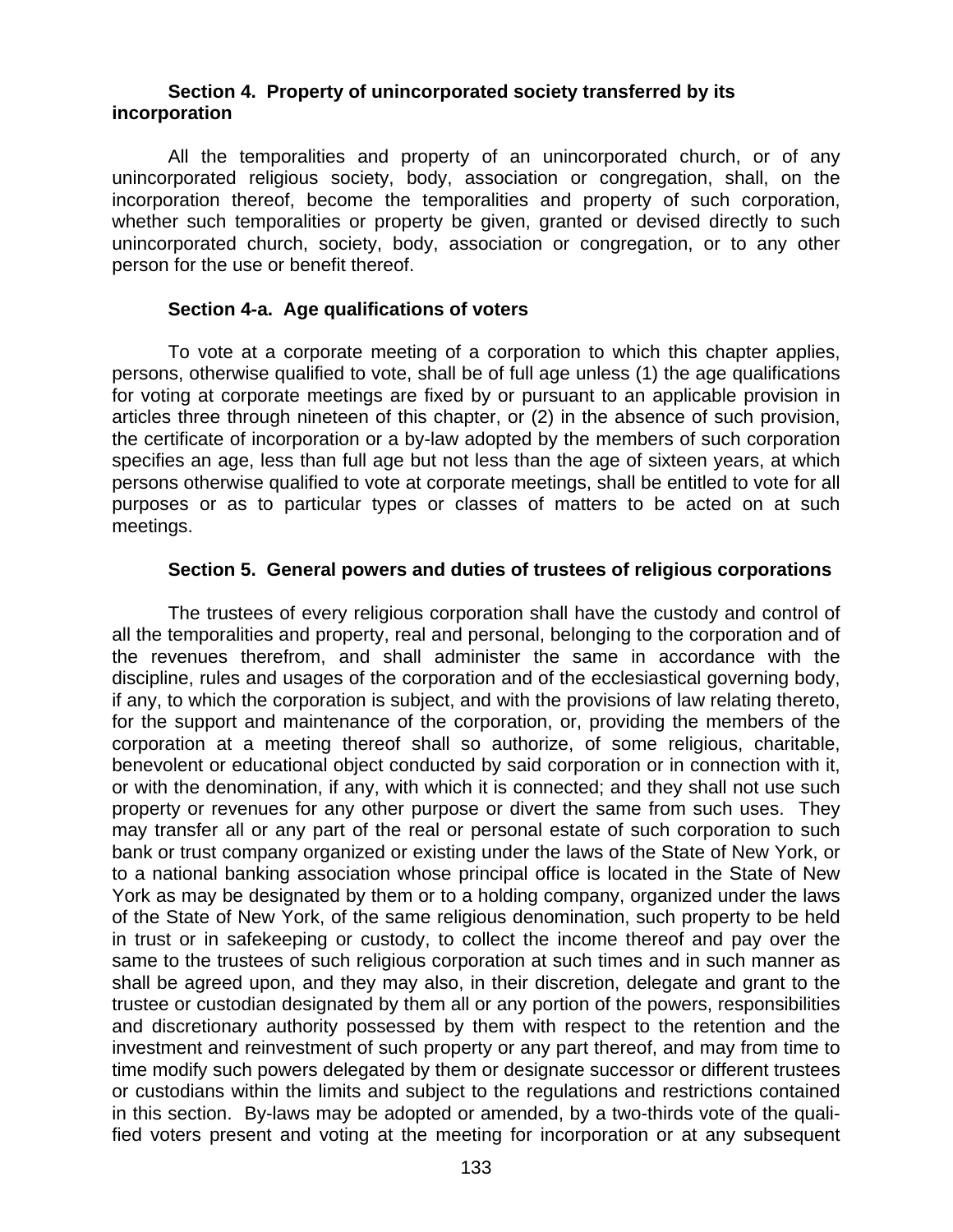meeting, after written notice, embodying such by-laws or amendment, has been openly given at a previous meeting, and also in the notices of the meeting at which such proposed by-laws or amendment is to be acted upon. By-laws thus adopted or amended shall control the action of the trustees. But this section does not give to the trustees of an incorporated church, any control over the calling, settlement, dismissal or removal of its minister, or the fixing of his salary; or any power to fix or change the times, nature or order of the public or social worship of such church.

#### **Section 5-a. Investment of funds**

 Subject to the discipline, rules and usages of the corporation and of the ecclesiastical governing body, if any, to which the corporation is subject and subject to the limitations and conditions contained in any gift, devise or bequest, and subject to any applicable provisions of law with respect to the investment of funds for the perpetual case and maintenance of cemetery lots, the trustees of every religious corporation, created by or under a general or special law, may invest the funds of such corporation in such securities, investments or other property, real or personal, located within or without the State of New York, as to them shall seem advisable without being restricted to those classes of securities which are lawful for the investment of trust funds under the laws of this state.

#### **Section 5-b. Investments prior to March 28, 1950**

 Any investment of the funds of any religious corporation heretofore made by the trustees thereof shall not be deemed to have been restricted to securities which are lawful for the investment of trust funds.

#### **Section 6. Acquisition of property by religious corporations for branch institutions; establishment, maintenance and management thereof**

 Any religious corporation may acquire property for associate houses, church buildings, chapels, mission-houses, school-houses for Sunday or parochial schools, or dispensaries of medicine for its ministers, their wives, husbands and dependent children and for the poor, or property for the residence of its ministers, their wives, husbands and dependent children, teachers or employees, or property for a home for the aged or nursery school or day care center. The persons attending public worship in any such associate house, mission-house, church building, or chapel connected therewith shall not by reason thereof have any rights as members of the parent corporation. The persons statedly worshiping in any such house, mission-house, church building or chapel may, with the consent of the trustees of such corporation, become separately incorporated as a church, and the parent corporation may, in pursuance of the provisions of law regulating the disposition of real property by religious corporations, rent or convey to the new corporation, with or without consideration, any such associate house, church building, chapel, mission-house, school-house or dispensary and the lot connected therewith, subject to such regulations as the trustees of the parent corporation may make. Any religious corporation shall have power to establish, maintain and manage by its trustees or other officers as a part of its religious purpose a home for the aged or nursery school or day care center, and may take and hold by conveyance, donation, bequest or devise real and personal property for such purpose, and may purchase and may erect suitable buildings therefor. Any such corporation may take and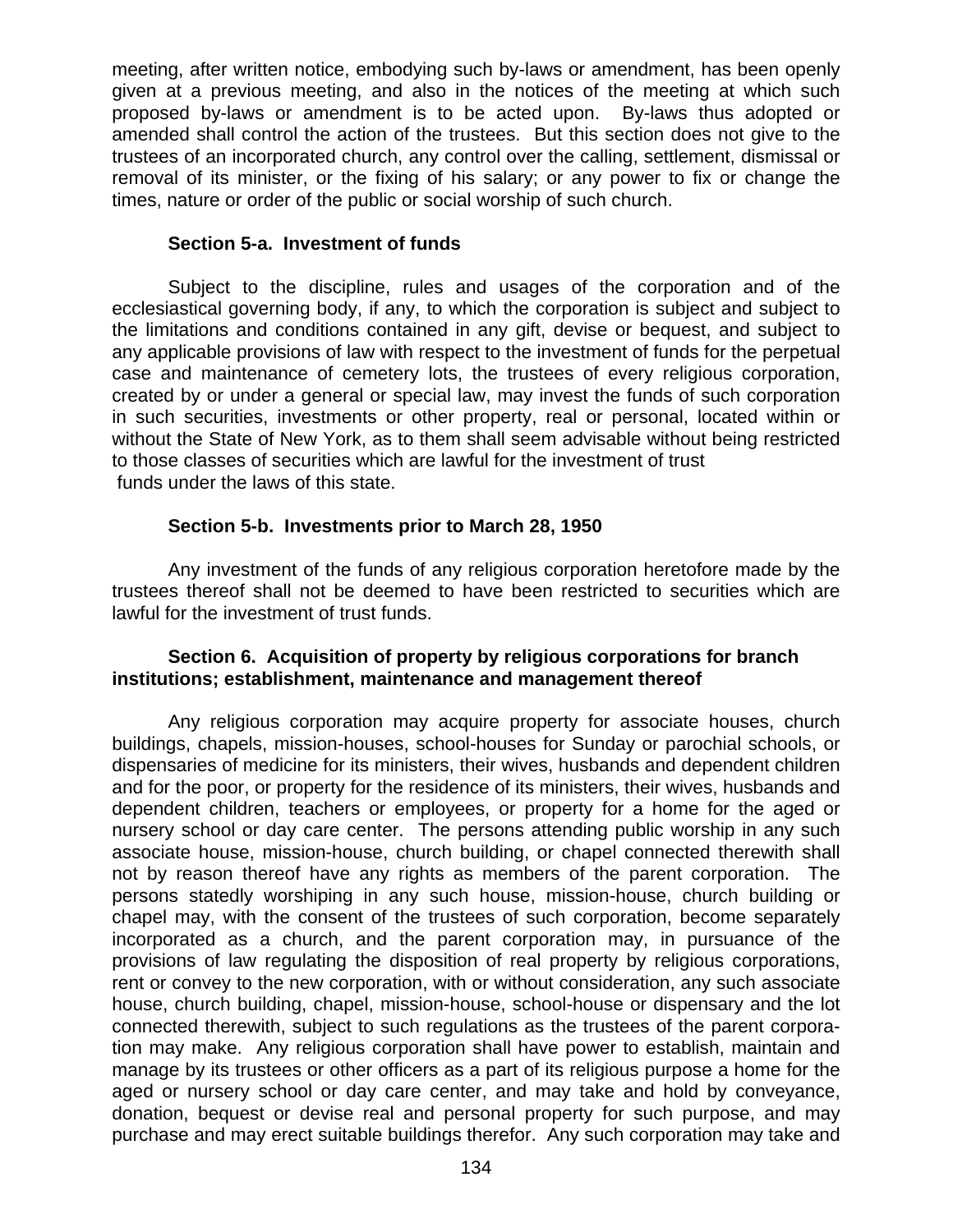hold any grant, donation, bequest or devise of real or personal property heretofore or hereafter made upon trust, and apply the same, or the income thereof, under the direction of its trustees or other officers, for the purpose of establishing, maintaining and managing such a home, school or center and for the erection, preservation, repair or extension of any building or buildings for such purpose.

### **Section 7. Acquisition of property by religious corporations for cemetery purposes; management thereof**

 A religious corporation may take and hold, by purchase, grant, gift or devise, real property for the purposes of a cemetery; or such lot or lots in any cemetery connected with it, as may be conveyed or devised to it, with or without provisions limiting interments therein to particular persons or classes of persons; and may take and hold any property granted, given, devised or bequeathed to it in trust to apply the same or the income or proceeds thereof, under the direction of the trustees of the corporation, for the improvement or embellishment of such cemetery or any lot therein, including the erection, repair, preservation or removal of tombs, monuments, gravestones, fences, railings or other erections, or the planting or cultivation of trees, shrubs, plants, or flowers in or around any such cemetery or cemetery lots.

 A religious corporation may erect upon any property held by it for cemetery purposes, a suitable building for religious services for the burial of the dead, or for the use of the keepers or other persons employed in connection therewith, and may sell and convey lots in such cemetery for burial purposes, subject to such conditions and restrictions as may be imposed by the instrument by which the same was acquired, or by the rules and regulations adopted by such corporation. Every such conveyance of a lot or plat for burial purposes, signed, sealed and acknowledged in the same manner as a deed to be recorded, may be recorded in like manner and with like effect as a deed of real property.

 Notwithstanding the provisions of section four hundred fifty-one of the real property law or any other provision of law to the contrary, a religious corporation that prior to January first, nineteen hundred eighty-four received a special permit from the zoning board of appeals for the use of certain real property as a cemetery and which actually used such real property for cemetery purposes, may use such real property for cemetery purposes without the consent of the county legislative body for the county in which such real property is situated.

### **Section 7-a. Deeds for cemetery purposes; presumption**

 Every deed of conveyance of real property to a religious corporation used for cemetery purposes, whether heretofore or hereafter recorded, shall be presumptive evidence that the conveyance vested in the grantee and its successors a fee simple absolute in the premises therein described, subject to the limitations and conditions therein prescribed, and that all proceedings prior thereto, including the consent of the court, if required, were regular and in accordance with all the provisions of law relating thereto. At the expiration of twenty years from the date of record of any such conveyance, heretofore or hereafter recorded, such presumption shall be conclusive.

### **Section 8. Lot owners' rights**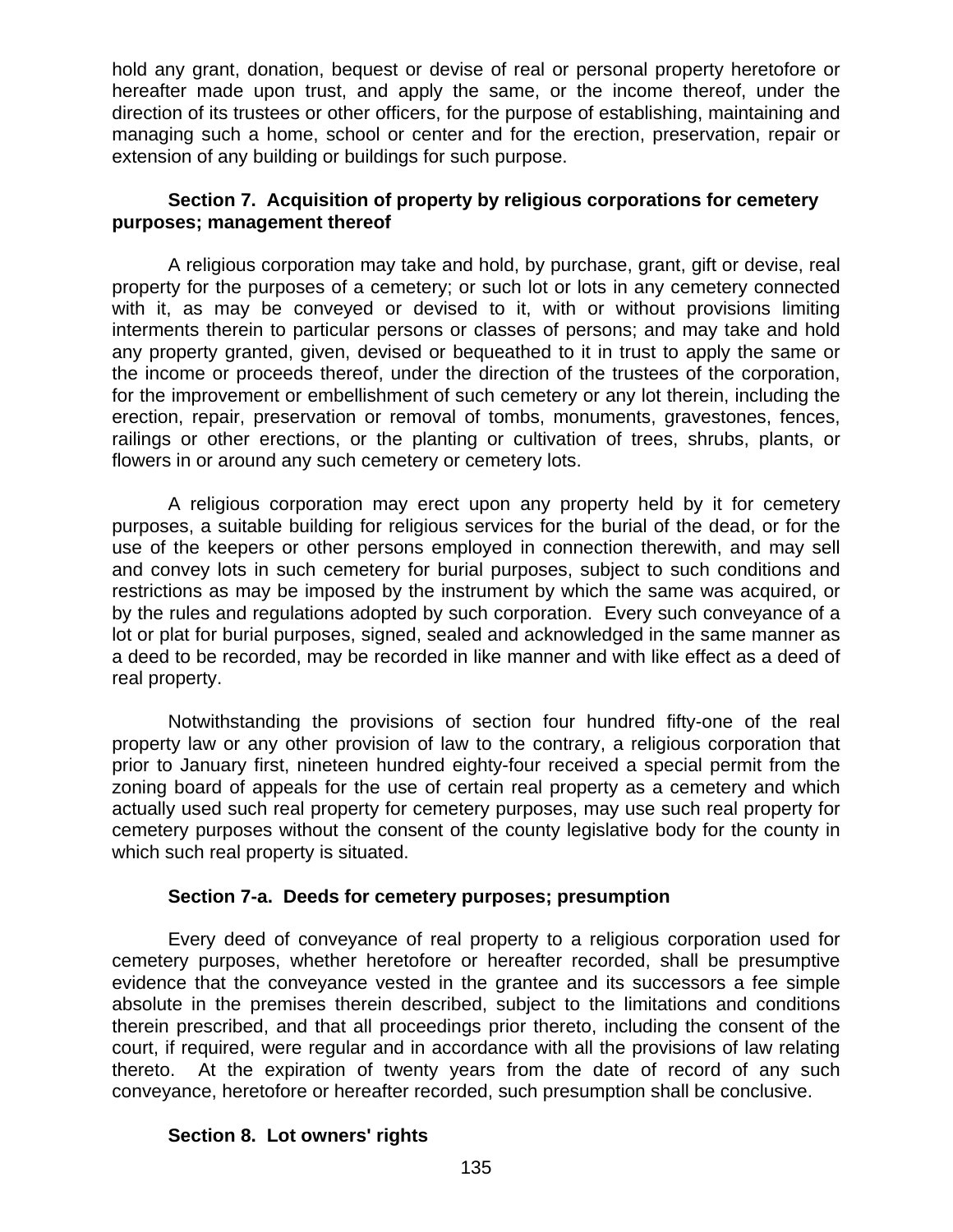Lots in such cemeteries shall be held indivisible, and upon the decease of a proprietor of such lot the title thereto shall descend to his heirs-at-law or devises, subject, however, to the following limitations and conditions: If he leaves a widow and children, they shall have in common the possession, care and control of such lot during her life. If he leaves a widow and no children, she shall have the possession, care and control of such lot during her life. If he leaves children and no widow, they, or the survivor of them, shall in common have the possession, care and control of such lot during the life of the survivor of them. The parties having such possession, care and control of such lot during the term thereof, may erect a monument and make other permanent improvements thereon. The widow shall have the right of interment, for her own body in such lot, or in a tomb in such lot and a right to have her body remain permanently interred or entombed therein, except that her body may be removed therefrom to some other family lot or tomb with the consent of her heirs. At any time when more than one person is entitled to the possession, care or control of such lot, the persons so entitled thereto shall designate in writing to the religious corporation which of their number shall represent the lot, and on their failure to designate, the board of trustees or directors of the corporation shall enter of record which of said parties shall represent the lot, while such failure continues. The widow may at any time release her right in such lot, but no conveyance or devise by any other person shall deprive her of such right.

#### **Section 9. Removal of human remains from one cemetery of a religious corporation to another cemetery owned by it**

 A religious corporation, notwithstanding the restrictions contained in any conveyance or devise to it, may remove the human remains buried in a cemetery owned by it, or when such church corporation is situated within or outside of a city in the grounds surrounding the church belonging to such corporation, to another cemetery owned by it, or to a plot or lot acquired by it in any other cemetery located in the same county, or in any town adjoining the town or city in which the cemetery wherein such human remains are buried is located, if the trustees thereof so determine, and if either three-fourths of the members of such corporation, qualified to vote at its corporate meetings, sign and acknowledge and cause to be recorded in the office of the clerk of the county in which such cemetery or a part thereof is situated, a written consent thereto, or if approval thereof be given by the vote of three-fourths of those members of such corporation qualified to vote, who shall be present and vote thereon, at a corporate meeting of such corporation, specially called for that purpose, a quorum of at least eight qualified voters being present. Provided, however, that in lieu of such removal by such religious corporation it shall be lawful for the surviving spouse or any heir of any decedent, upon obtaining permission of the county court of the county, or of the supreme court in the district, where the cemetery from which the removal is proposed, is situated, at his own expense to cause the removal of such remains and tombstones, monuments or other erections and the reinterment of such remains and the replacement of such tombstones, monuments or other erections in some other cemetery selected by the applicant, the notice of which application for permission to be given in the manner and to those designated by the court. But if such corporation be a church, previous notice of the object of such meeting shall be published once each week for at least four successive weeks in a newspaper of the town, village or city in which the cemetery from which the removal is proposed, is situated, or if no newspaper is published therein, then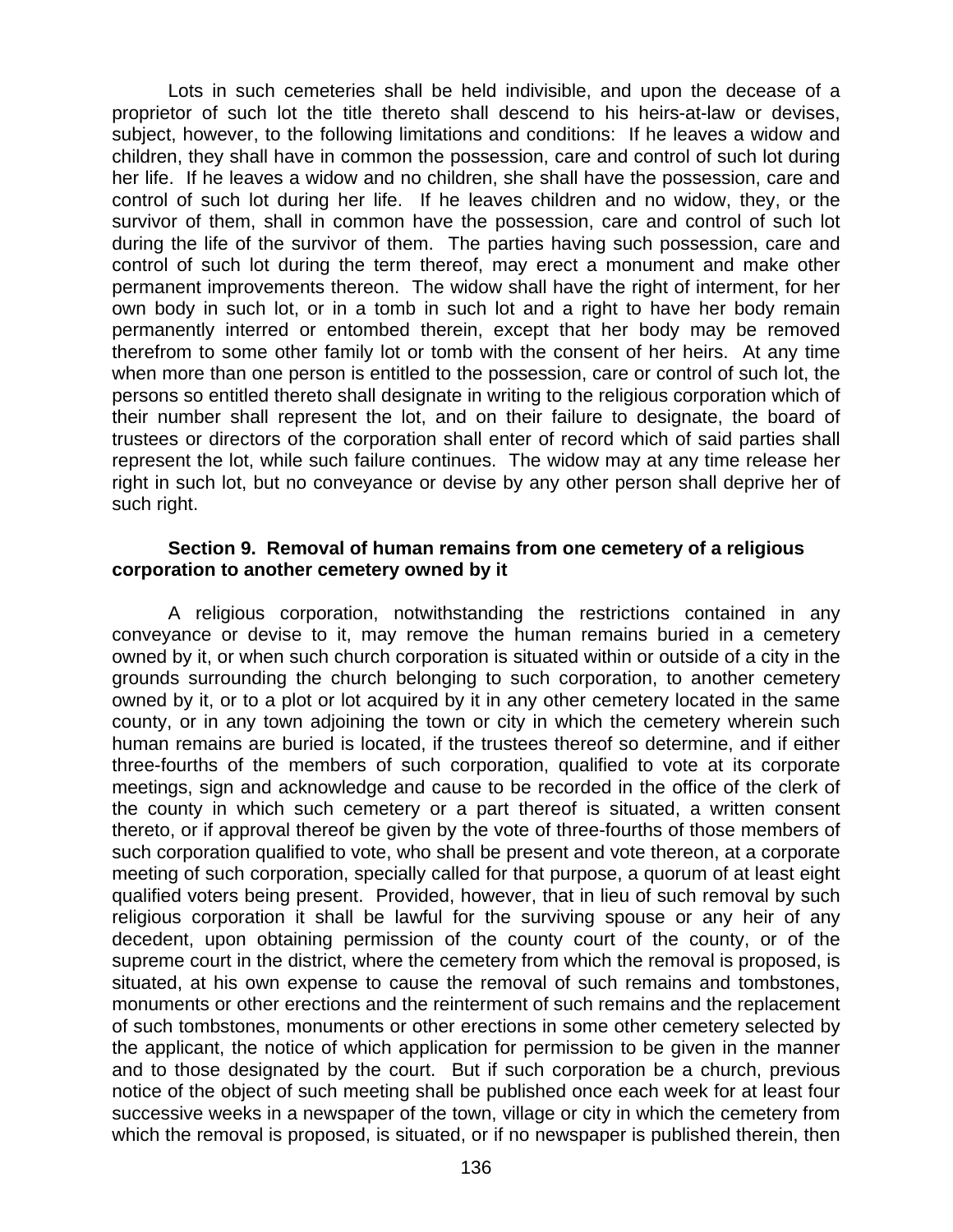in a newspaper designated by the county judge of such county. Such removal shall be made in an appropriate manner and in accordance with such directions as to the manner thereof, as may be given by the board of health of the town, village or city in which the cemetery from which the removal is made, is situated. All tombstones, monuments or other erections at or upon any grave from which any remains are removed, shall be properly replaced or raised at the grave where the remains are reinterred. Such religious corporation may, in its discretion, erect one or more tombstones, monuments or other suitable markers appropriately inscribed as a memorial for all those decedents whose remains shall not be found for removal or reinterment, but the said religious corporation shall make a certificate setting forth an exact copy of all inscriptions on each tombstone, monument, or other erection which shall not be replaced or raised because of failure to find remains for removal and reinterment, and shall file the same in the cemetery office or in the office of the town or city clerk of the town or city in which the cemetery from which removal is proposed, is situated; all tombstones, monuments or other erections not so replaced or raised shall be disposed of by such religious corporation as it shall determine and such certificate, in addition to such inscriptions, shall state the disposition so made.

### **Section 10. Acquisition of property by two or more religious corporations for a common parsonage**

 Two or more religious corporations may acquire such real property as may be necessary for use as a parsonage, and the right, title and interest of each corporation therein shall be in proportion to its contribution to the cost of such property. The trustees of each corporation shall, from time to time, appoint one of their number to be a trustee of such common parsonage property, to hold office during the pleasure of the appointing trustees or until his successor be appointed. The trustees so appointed shall have the care and management of such property and may make such improvements thereupon as they deem necessary, and determine the proportion of the expense of the maintenance thereof which each corporation shall bear. If at any time either of such corporations acquires or desires to acquire for its own exclusive use as a parsonage other real property, it may, in pursuance of the provisions of law, relating to the disposition of real property by religious corporations, sell and convey its interest in such common parsonage property to any one or more of the other corporations having an interest therein.

### **Section 11. Correction and confirmation of conveyances to religious corporations**

 If, in a conveyance of real property, or in any instrument intended to operate as such, heretofore or hereafter made to a religious corporation, its corporate name is not stated or is not correctly stated, but such conveyance or instrument indicates the intention of the grantor therein to convey such property to such corporation, and such corporation has entered into possession and occupation of such property, any officer of the corporation authorized so to do by its trustees may record in the office where such conveyance or instrument is recorded a statement, signed and acknowledged by him or proved, setting forth the date of such conveyance or instrument, the date of record and the number and page of the book of record thereof, the name of the grantor, a description of the property conveyed or intended to be conveyed, the name of the grantee as expressed in such conveyance or instrument, the correct name of such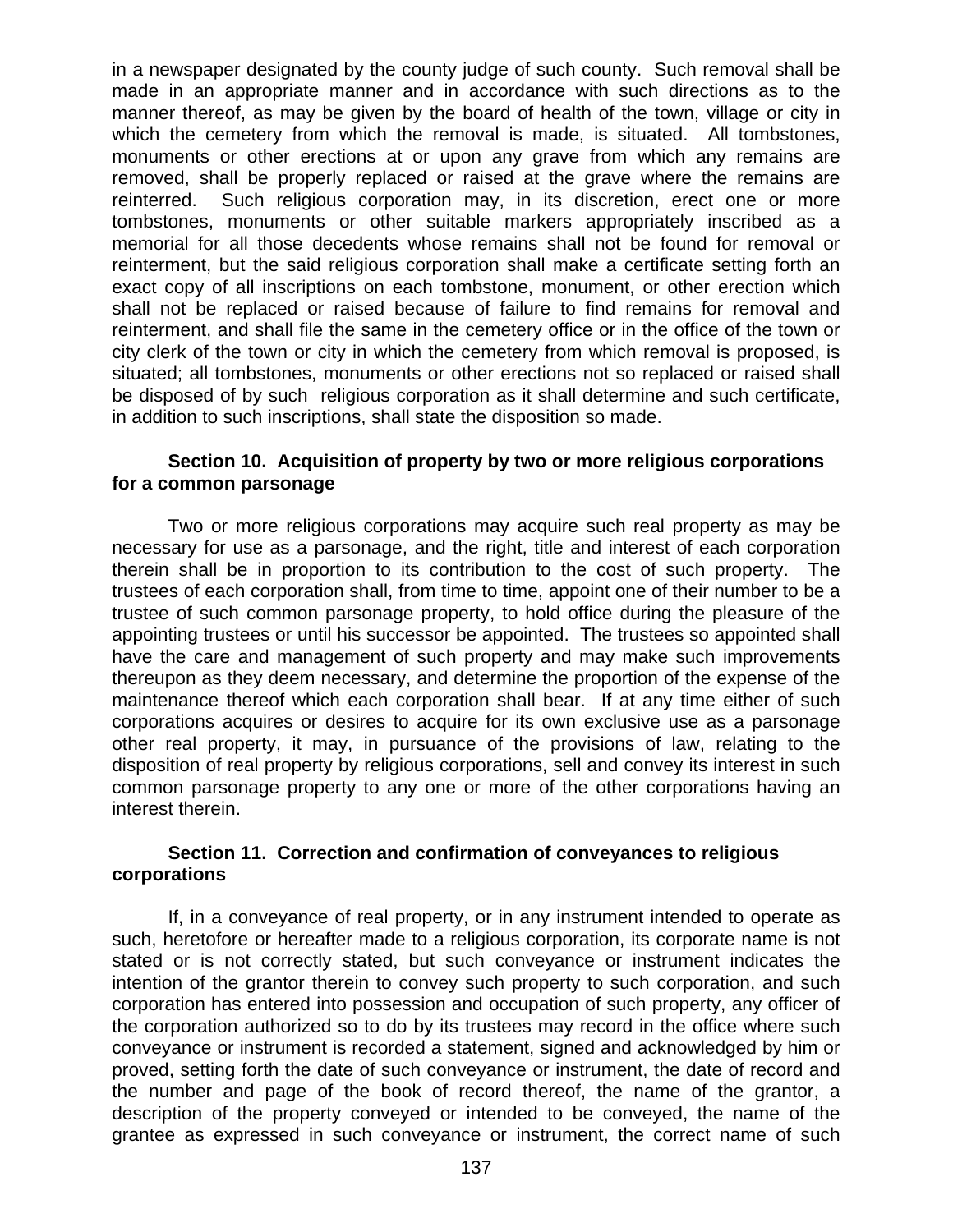corporation, the fact of authorization by the trustees of the corporation, to make and record such statement, and that the grantor in such conveyance or instrument intended thereby to convey such property to such corporation as the said officer verily believes, with the reason for such belief. Such statement so signed and acknowledged or proved shall be recorded with the records of deeds in such office, and indexed as a deed from the grantee as named in such instrument or in such conveyance to such corporation. The register or clerk, as the case may be, shall note the recording of such statement on the margin of the record of such conveyance, and for his services shall be entitled to receive the fees allowed for recording deeds. Such statement so recorded shall be presumptive evidence that such matters therein stated are true, and that such corporation was the grantee in the original instrument or conveyance. All conveyances heretofore made, or by any instrument intended to be made, to a religious corporation of real property appropriated to the use of such corporation, or entitled to be so appropriated, are hereby confirmed and declared valid and effectual, notwithstanding any defect in the form of the conveyance or the description of the grantee therein.

### **Section 12. Sale, mortgage and lease of real property of religious corporations**

 1. A religious corporation shall not sell, mortgage or lease for a term exceeding five years any of its real property without applying for and obtaining leave of the court therefore pursuant to section five hundred eleven of the not-for-profit corporation law as that section is modified by paragraph (d-1) of subsection one of section two-b of this chapter, except that a religious corporation may execute a purchase money mortgage or a purchase money security agreement creating a security interest in personal property purchased by it without obtaining leave of the court therefore.

 2. The trustees of an incorporated Protestant Episcopal church shall not vote upon any resolution or proposition for the sale, mortgage or lease of its real property, unless the rector of such church, if it then has a rector, shall be present, and shall not make application to the court for leave to sell or mortgage any of its real property without the consent of the bishop and standing committee of the diocese to which such church belongs, or execute and deliver a lease of any of its real property for a term exceeding five years without similar consent of the bishop and standing committee of the diocese to which such church belongs; but in case the see be vacant, or the bishop be absent or unable to act, the consent of the standing committee with their certificate of the vacancy of the see or of the absence or disability of the bishop shall suffice.

 7. Lots, plots or burial permits in a cemetery owned by a religious corporation may, however, be sold, also all or part of such cemetery may be conveyed to a cemetery corporation, without applying for or obtaining leave of the court. No cemetery lands of a religious corporation shall be mortgaged while used or cemetery purposes.

 8. Except as otherwise provided in this chapter in respect to a religious corporation of a specified denomination, any solvent religious corporation may, by order of the court, obtained as above provided in proceedings to sell, mortgage or lease real property, convey the whole or any part of its real property to another religious corporation, or to a membership, educational, municipal or other non-profit corporation, for a consideration of one dollar or other nominal consideration, and for the purpose of applying the provisions of article five of the Business Corporation Law, a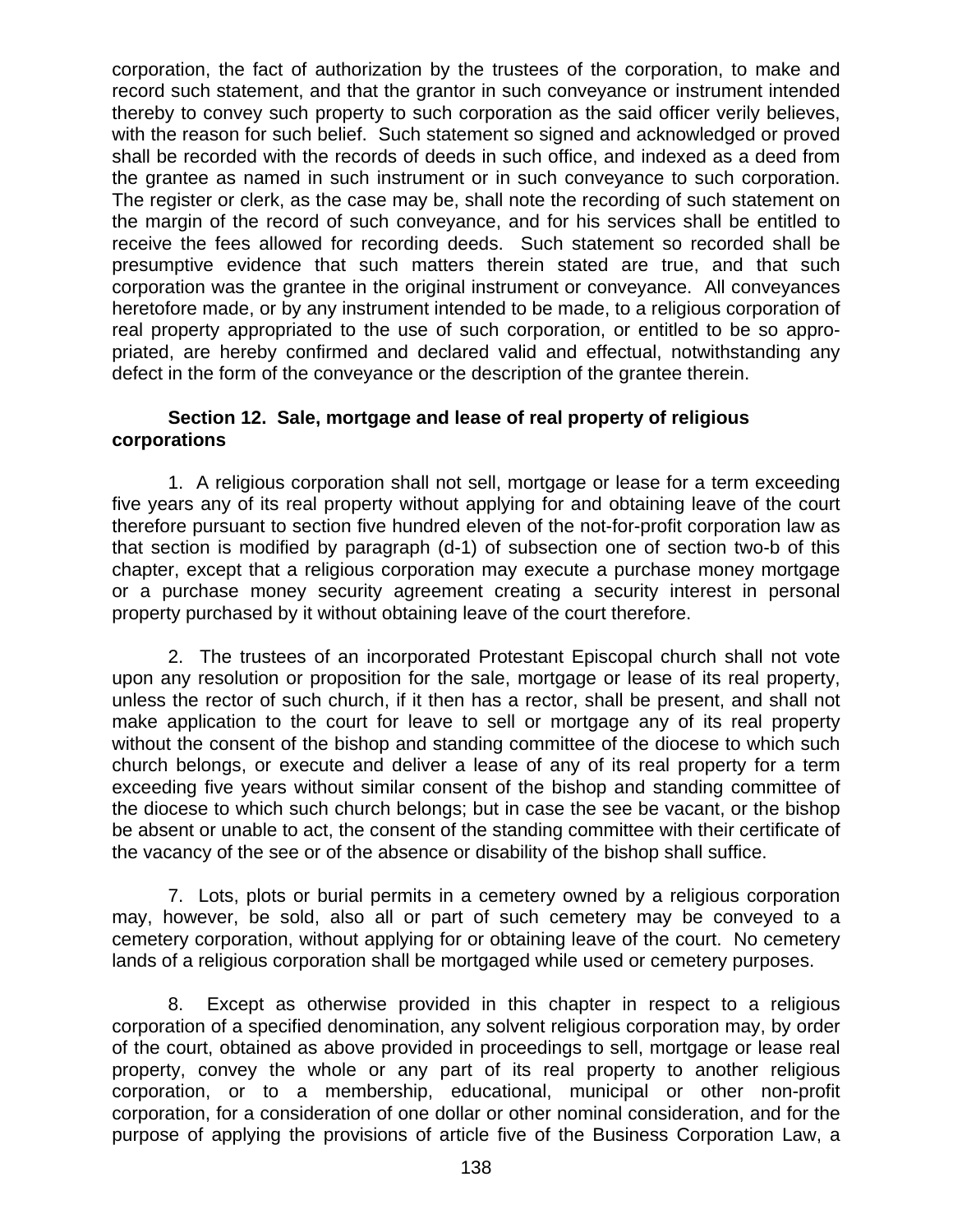proposed conveyance for such consideration shall be treated as a sale, but it shall not be necessary to show, in the petition or otherwise, nor for the court to find that the pecuniary or proprietary interest of the grantor corporation will be promoted thereby; and the interests of such grantor shall be deemed to be promoted if it appears that religious or charitable objects generally are conserved by such conveyance, provided, however, that such an order shall not be made if tending to impair the claim or remedy of any creditor.

 9. If a sale, mortgage or lease for a term exceeding five years of any real property of any such religious corporation has been heretofore or shall be hereafter made and a conveyance or mortgage executed and delivered without the authority of a court of competent jurisdiction, obtained as required by law, or not in accordance with its directions, the court may, thereafter, upon the application of the corporation, or of the grantee or mortgagee in any such conveyance or mortgage or of any person claiming through or under any such grantee or mortgagee upon such notice to such corporation, or its successor, and such other person or persons as may be interested in such property, as the court may prescribe, confirm said previously executed conveyance or mortgage, and order and direct the execution and delivery of a confirmatory deed or mortgage, or the recording of such confirmatory order in the office where deeds and mortgages are recorded in the county in which the property is located; and upon compliance with the said order such original conveyance or mortgage shall be as valid and of the same force and effect as if it had been executed and delivered after due proceedings had in accordance with the statute and the direction of the court. But no confirmatory order may be granted unless the consents required in the first part of this section for a Protestant Episcopal church have first been given by the prescribed authority thereof, either upon the original application or upon the application for the confirmatory order.

 10. The provisions of this section shall not apply to real property heretofore or hereafter acquired on a sale in an action or proceeding for the foreclosure of a mortgage owned by a religious corporation or held by a trustee for or in behalf of a religious corporation or to real property heretofore or hereafter acquired by a religious corporation or held by a trustee for or in behalf of a religious corporation by deed in lieu of the foreclosure of a mortgage owned, either in whole or in part, whether in certificate form or otherwise, by a religious corporation.

### **Section 13. Consolidation of incorporated churches**

 Two or more incorporated churches may enter into an agreement, under their respective corporate seals, for the consolidation of such corporations, setting forth the name of the proposed new corporation, the denomination, if any, to which it is to belong, and if the churches of such denomination have more than one method of choosing trustees, by which of such methods the trustees are to be chosen, the number of such trustees, the names of the persons to be the first trustees of the new corporation, and the date of its first annual corporate meeting. Such agreement shall not be valid unless approved in the case of Protestant Episcopal churches by the bishop and standing committee of the diocese in which such churches are situated and in the case of churches of other denominations by the governing body of the denomination, if any, to which each church belongs, having jurisdiction over such church. Each corporation shall thereupon make a separate petition to the supreme court for an order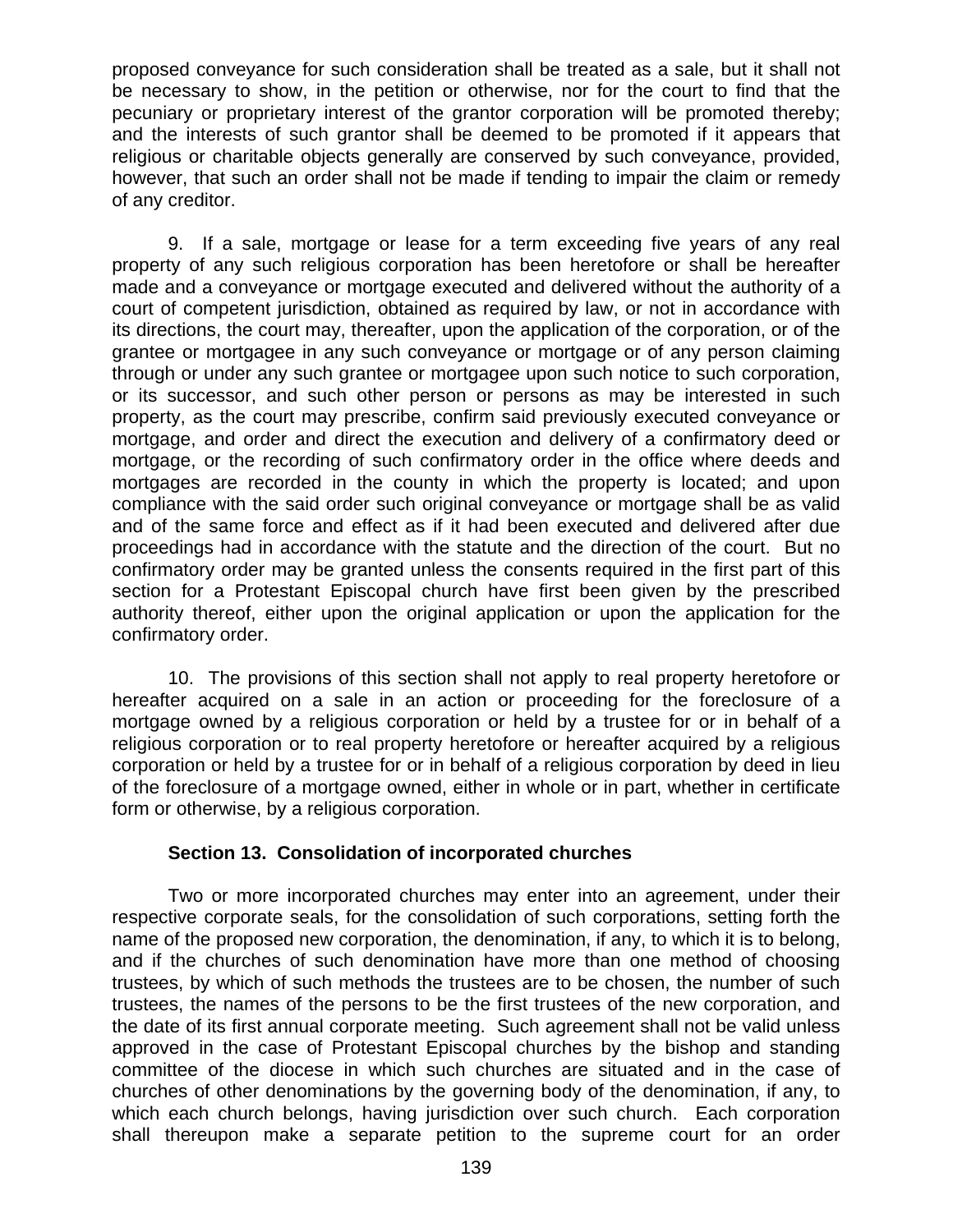consolidating the corporations, setting forth the denomination, if any, to which the church belongs, that the consent of the governing body to the consolidation, if any, of that denomination having jurisdiction over such church has been obtained, the agreement therefore, and a statement of all the property and liabilities and the amount and sources of the annual income of such petitioning corporation. In its discretion the court may direct that notice of the hearing of such petition be given to the parties interested therein in such manner and for such time as it may prescribe. After hearing all the parties interested, present and desiring to be heard, the court may make an order for the consolidation of the corporations on the terms of such agreement and such other terms and conditions as it may prescribe, specifying the name of such new corporation and the first trustees thereof, and the method by which their successors shall be chosen and the date of its first annual corporate meeting. When such order is made and duly entered, the persons constituting such corporations shall become an incorporated church by, and said petitioning churches shall become consolidated under, the name designated in the order, and the trustees therein named shall be the first trustees thereof, and the future trustees thereof shall be chosen by the method therein designated, and all the estate, rights, powers and property of whatsoever nature belonging to either corporation shall without further act or deed be vested in and transferred to the new corporation as effectually as they were vested in or belonging to the former corporations; and the said new corporation shall be liable for all the debts and liabilities of the former corporations in the same manner and as effectually as if said debts or liabilities had been contracted or incurred by the new corporation. A certified copy of such order shall be recorded in the book for recording certificates of incorporation in each county clerk's office in which the certificate of incorporation of each consolidating church was recorded; or if no such certificate was so recorded, then in the clerk's office of the county in which the principal place of worship or principal office of the new corporation is, or is intended to be, situated.

### **Section 14. Judicial investigation of amount of property of religious corporations**

 The supreme court at a special term, held in the judicial district in which the principal place of worship or of holding corporate meetings of a religious corporation is situated, may require such corporation to make and file an inventory of its property, verified by its trustees or a majority of them, on the written application of the attorneygeneral, stating that, from his knowledge, or on information and belief, the value of the property held by such corporation exceeds the amount authorized by law. On presentation of such application, the court shall order that a notice of at least eight days, together with a copy of the application, be served upon the trustees of the corporation, requiring them to show cause at a time and place therein specified why they should not make and file such inventory and account. If, on the hearing of such application, no good cause is shown to the contrary, the court may make an order requiring such inventory or account to be filed, and may also proceed to take and state the amount of property held by the corporation, and may appoint a referee for that purpose; and when such account is taken and stated, after hearing all the parties appearing on the application, the court may enter an order determining the amount of property so held by the corporation and its annual income, from which order an appeal may be taken by any party aggrieved as from a judgment of the supreme court in an action tried therein before a court without a jury. No corporation shall be required to make and file more than one inventory and account in any one year, or to make a second account and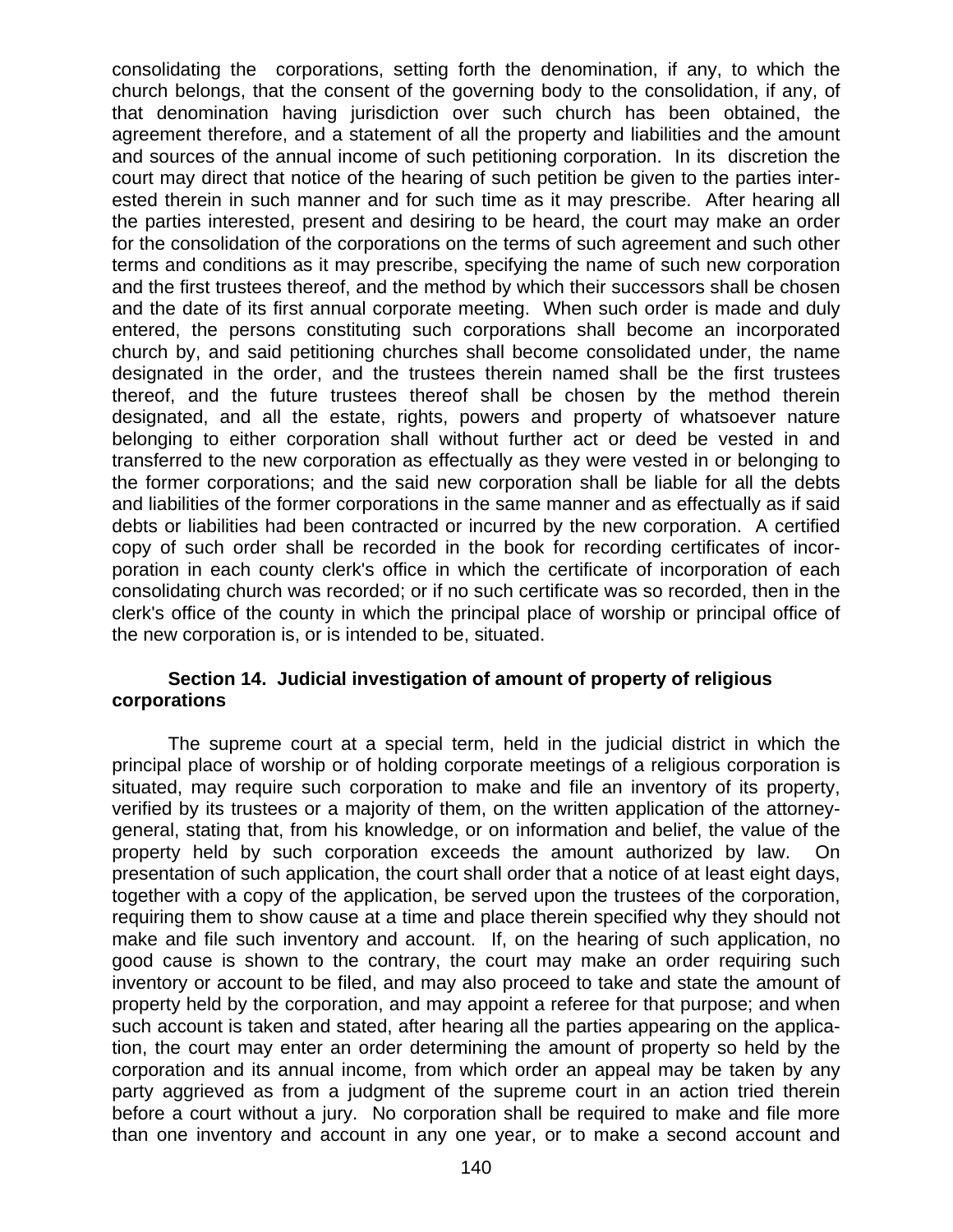inventory while proceedings are pending for the statement of an account under this section.

#### **Section 15. Corporations with governing authority over, or advisory relations with, churches or synods, or both**

 1. An unincorporated diocesan convention, presbytery, classis, synod unless otherwise provided, annual or biennial conference or convention, or other governing or advisory body having jurisdiction over or relations with several or a number of churches or synods, or synods and churches, some or all of which are located in this state, may at a meeting thereof duly held, determine to become incorporated by a designated name, and may be a plurality vote, elect not less than three nor more than fifteen persons to be the first trustees of such corporation. The presiding officer and clerk of such governing or advisory body shall execute and acknowledge a certificate stating that such proceedings were duly taken as herein provided, the name by which such corporation is to be known, and the names of such first trustees. On filing such certificate the members of such governing or advisory body and their successors shall be a corporation by the name stated in the certificate, and the persons named as trustees therein shall be the first trustees thereof.

 The trustees of every incorporated governing or advisory body and their successors shall hold their offices during the pleasure of such body, which may remove them and fill vacancies in accordance with its rules and regulations. Such corporation may hold its meetings and elect its trustees annually or biennially, and may hold its first and any other meetings outside this state if any of the churches or synods governed or advised by it are located outside of this state. Such corporation may take, administer and dispose of real and personal property in and outside this state for the benefit of such governing or advisory body or of any parish, congregation, society, church, mission, synod, religious, benevolent, charitable or educational institution existing or acting under or related to it, or of any religious work or activity. Such corporation may elect the members of unincorporated or incorporated boards to carry on particular lines of religious work or activity. Such corporation may have in addition to its by-laws, a constitution; and such constitution may be adopted or amended in such manner as the corporation will determine.

 2. The trustees of every incorporated governing body of the Protestant Episcopal Church in the State of New York, shall consist of the bishop of the diocese, who shall be ex-officio president of the corporation; the bishop coadjutor, should there be one, who shall be ex-officio vice-president of the corporation; and not less than three nor more than nine other persons, residents of the diocese, to be elected by the diocesan convention, and who shall hold their office for such term as shall be decided by the said convention.

 Vacancies in the board of trustees, occurring by reason of death, resignation, or removal from the diocese, may be filled by the remaining trustees, until the next diocesan convention.

### **Section 16. Property of extinct churches**

Such incorporated governing body may decide that a church, parish or society in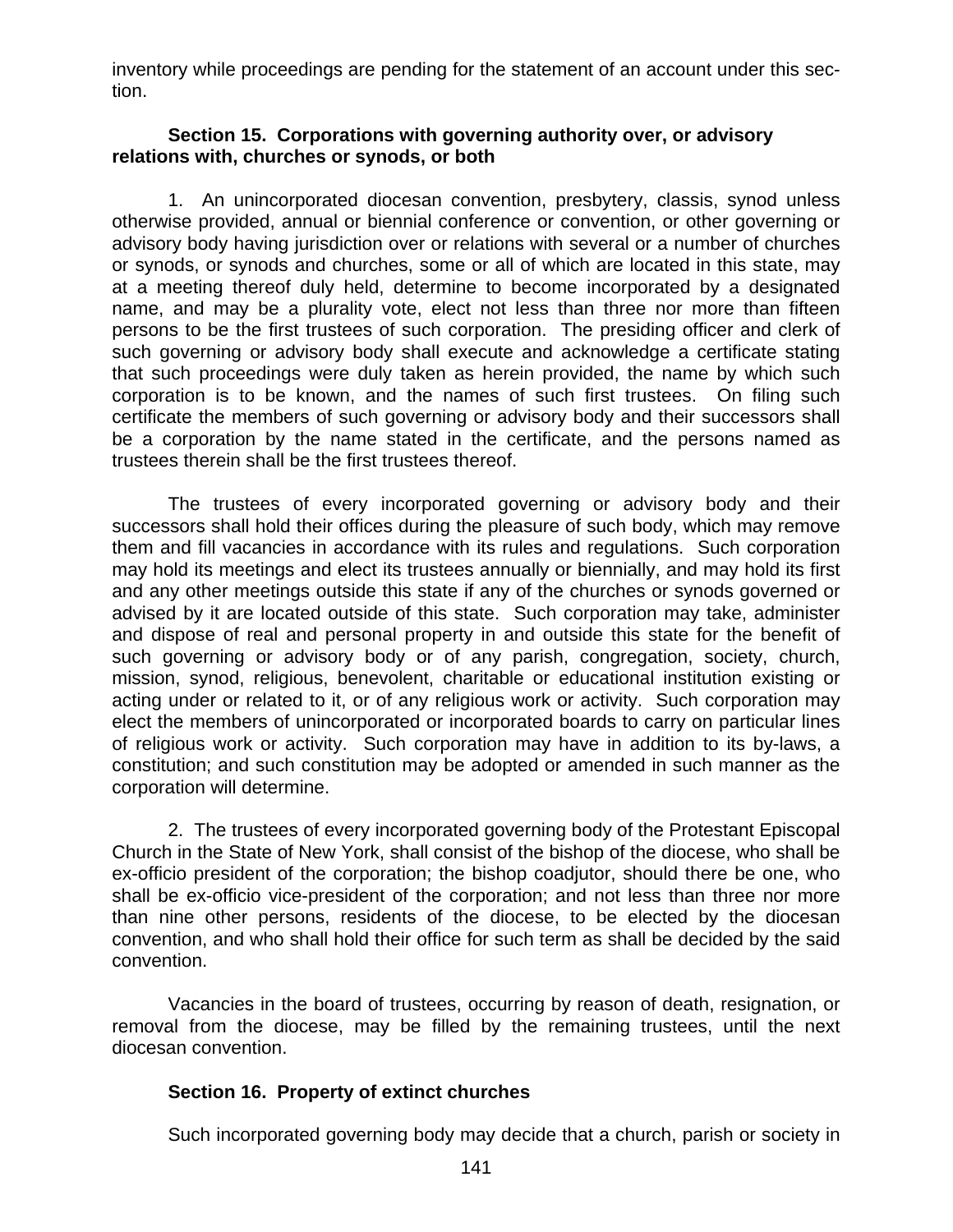connection with it or over which it has ecclesiastical jurisdiction, has become extinct, if it has failed for two consecutive years next prior thereto, to maintain religious service according to the discipline, customs and usages of such governing body, or has had less than thirteen resident attending members paying annual pew rent, or making annual contributions towards its support, or in case of a parish of the Protestant Episcopal Church, if such parish has ceased for two consecutive years next prior thereto, to have a sufficient number of men qualified to elect or to serve as wardens and vestrymen therein, and may take possession of the temporalities and property belonging to such church, parish or religious society, and manage the same; or may, in pursuance of the provisions of law relating to the disposition of real property by religious corporations, sell or dispose of the same and apply the proceeds thereof to any of the purposes to which the property of such governing religious body is devoted, and it shall not divert such property to any other object. And for the purpose of obtaining a record title to the land and the church edifice, or other buildings thereon, by such incorporated governing body, the surviving trustee or trustees of said extinct church, or if there be no surviving trustee then a surviving member of said extinct church, may, without a consideration being paid therefore by such incorporated governing body, convey to it said land and church edifice, or other buildings thereon, subject, however, to an order of the supreme or county court based upon a petition reciting that said church has become extinct; the names of its surviving trustee or trustees, and the names of its members, who must have given their consent to the making of said conveyance. Upon the recital of said facts in said petition the court shall have jurisdiction to grant an order allowing said conveyance to be made without a consideration; and should there be no surviving members, as well as no surviving trustees of said extinct church, said petition may be made by an officer of such incorporated governing body, in which event the court, upon a recital of said fact, shall have jurisdiction to appoint a suitable person as trustee for the purpose of making said conveyance. And in case of the Protestant Episcopal Church, should either of such surviving members or such surviving trustee of said extinct church refuse to act and sign said petition after request by an officer of said governing body of said last-named churches personally made by such officer, then said petition may be made by an officer of such incorporated governing body and in that event the court shall have jurisdiction and may appoint a suitable person as trustee for the purpose of making said conveyance. And in the case of a parish of the Protestant Episcopal Church, the trustees of any such extinct church, the treasurer thereof or any person acting in either of said capacities may be required to show cause before the supreme court at a special term thereof held in the judicial district in which said church shall be located why they should not be required to give an account of all moneys and property of said church which they shall have in their hands or under their control and in case of their failure to show such causes they be required to account before said court for all the properties and moneys of the said church which shall be in their hands or under their control, and after the payment of all the claims against such church, if any, and the expenses of such proceeding, if it shall further appear that none of such property in the hands of said persons is required for the further support or maintenance of said church, said money and proceeds thereof shall be directed to be paid and turned over to said governing religious body to apply to the purposes to which the property of such governing body is devoted. An application or such order to show cause shall be made by a verified petition, which petition may be made by said governing body of said church or any officer thereof. Where a proceeding is instituted under this section for the sale of the real property of an extinct religious corporation, compliance with paragraphs five, six, seven and eight of section five hundred eleven of the not-for-profit corporation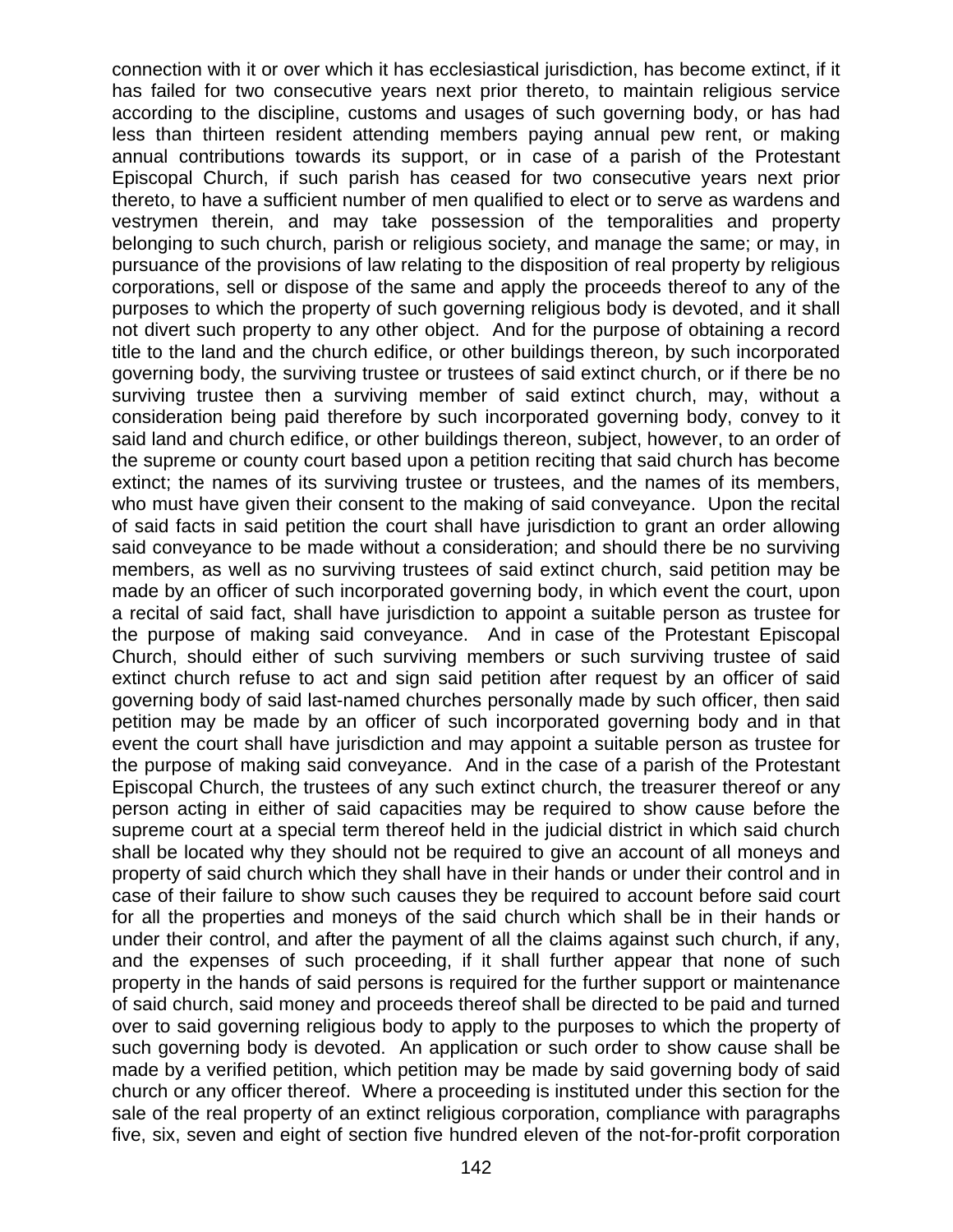law shall be unnecessary, and such proceedings shall be in all respects valid without a compliance with said subdivisions.

### **Section 18. Dissolution of religious corporations**

 Whenever any religious corporation shall cease to act in its corporate capacity and keep up the religious services; it shall be lawful for the supreme court of this state, upon the application of a majority of the trustees thereof, in case said court shall deem it proper so to do, to order and decree a dissolution of such religious corporation, and for that purpose to order and direct a sale and conveyance of any and all property belonging to such corporation, and after providing for the ascertaining and payment of the debts of such corporation, and the necessary costs and expenses of such sale and proceedings for dissolution, so far as the proceeds of such sale shall be sufficient to pay the same; such court may order and direct any surplus of such proceeds remaining after paying such debts, costs and expenses, to be devoted and applied to any such religious, benevolent, or charitable objects or purposes as the said trustees may indicate by their petition and the said court may approve.

 Such application to said court shall be made by petition, duly verified by said trustees, which petition shall state the particular reason or causes why such sale and dissolution are sought; the situation, condition and estimated value of the property of said corporation, and the particular object or purposes to which it is proposed to devote any surplus of the proceeds of such property; and such petition shall, in all cases, be accompanied with proof that notice of the time and place of such intended application to said court, has been duly published once in each week for at least four weeks successively, next preceding such application, in a newspaper published in the county where such corporation is located.

 In case there shall be no trustees of such religious corporation residing in the county in which such corporation is located, such application may be made, and such proceedings taken, by a majority of the members of such religious corporation residing in such county.

 In case such corporation is under the jurisdiction of an incorporated ecclesiastical governing body such application may be made and such proceedings taken by such incorporated ecclesiastical governing body provided the trustees or other officers or surviving members of the local church shall refuse to act after request has been duly made by the governing body, and in such case the proceeds shall be turned over to said governing body.

#### **Section 19. Corporations for organizing and maintaining mission churches and Sunday schools**

 Ten or more members of two or more incorporated churches may become a corporation for the purpose of organizing and maintaining mission churches and Sunday schools, and of acquiring property therefor, by executing a certificate stating the name of such corporation, the city in which its principal office or church or school is or is intended to be located; the number of trustees to manage its affairs, which shall be three, six or nine, and the names of the trustees for the first year of its existence, which certificate shall be acknowledged or proved and filed as hereinbefore provided.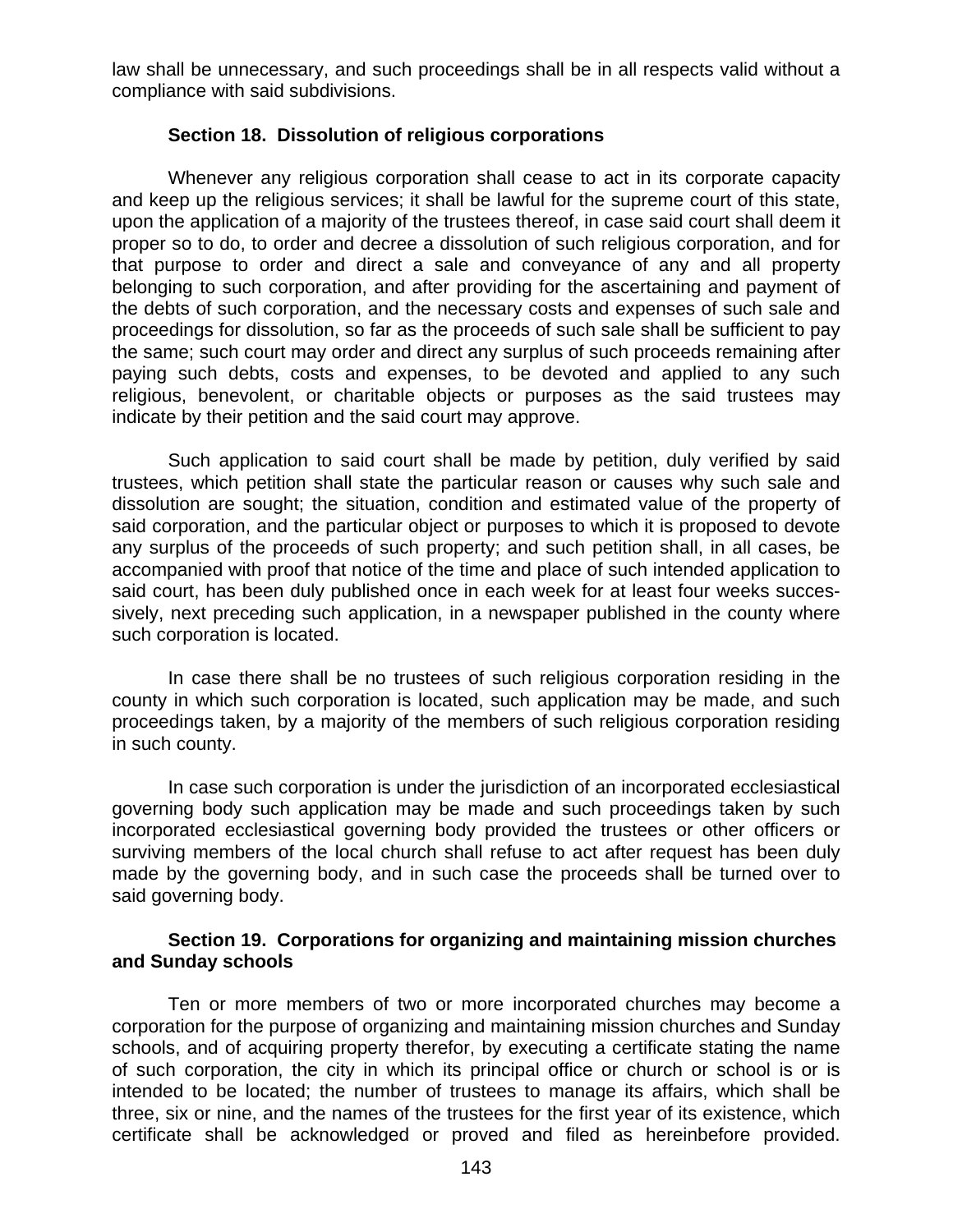Whenever a mission church established by such corporation becomes self-sustaining, such mission church may become incorporated and shall be governed under the provisions of this chapter for the incorporation and government of a church of the religious denomination to which such mission church belongs, and thereon such parent corporation may convey to such incorporated church the property connected therewith.

#### **Section 22. Establishing and maintaining a home for aged poor**

 An incorporated church or congregation in this state, either by itself or in conjunction with other incorporated churches or congregations, shall have power to establish and maintain by its or their trustees or other officers, as part of its or their regular church and charitable work, a home for the aged poor of its or their membership or congregation and may take and hold as joint tenants, tenants in common or otherwise, by conveyance, donation, bequest or devise, real and personal property for such purpose, and may purchase or erect suitable buildings therefore. Any such church or congregation, either by itself or in conjunction with other incorporated churches or congregations may take and hold any grant, donation, bequest or devise of real or personal property heretofore made, upon trust, and apply the same or the income thereof under the direction of the trustees or other officers having charge of the temporalities of such church, or churches, or congregation, or congregations, for the purpose of establishing or maintaining such a home, and for the erection, preservation, repair or extension of any buildings for such purpose, upon such terms and conditions and subject to such conditions, limitations and restrictions as shall be contained in the deed, will or other instrument or conveyance by which the property is given, transferred or conveyed.

### **Section 23. Powers of churches created by special laws**

 If a church be incorporated by special law, it and its trustees shall have, in addition to the powers conferred on it by such law, all the powers and privileges conferred on incorporated churches and the trustees thereof respectively by the provisions of this article, and also all the powers and privileges conferred by this chapter on churches of the same denomination or of the like character, and on the trustees thereof respectively.

### **Section 24. Government of churches incorporated prior to January first, eighteen hundred and twenty-eight**

 Any provision of this chapter shall not be deemed to apply to any church incorporated under any general or special law, prior to January first, eighteen hundred and twenty-eight, if such provision is inconsistent with or in derogation of any of the rights and privileges of such corporation as they existed under the law by or pursuant to which such corporation was formed, unless such corporation subsequent to such date, shall have lawfully reincorporated under a law enacted since the first day of January, eighteen hundred and twenty-eight, or unless the trustees of such corporation shall, by resolution, determine that the provisions of this chapter applying to churches of the same denomination and to the trustees thereof shall apply to such church, and unless such resolution shall be submitted to the next ensuing annual meeting of such church, and ratified by a majority of the votes of the qualified voters present and voting thereon. Notice of the adoption of such resolution and of the proposed submission thereof for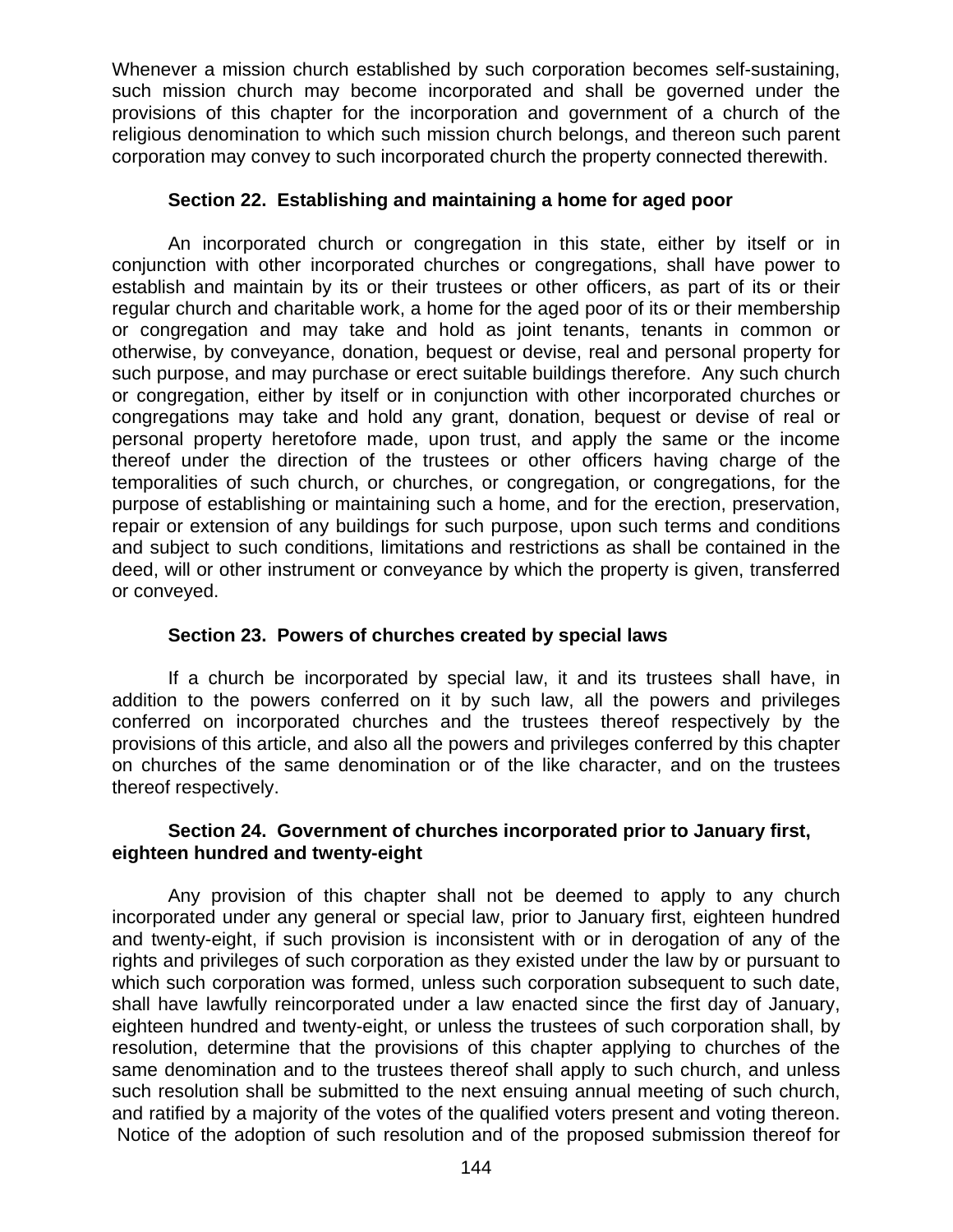ratification, shall be given with the notice of such annual meeting, and in addition thereto, mailed to each member of such church corporation at his last known post-office address, at least two weeks prior to such annual meeting, and published once a week for two successive weeks immediately preceding such meeting in a newspaper, if any, published in the city, village or town in which the principal place of worship of such corporation is located, and otherwise in a newspaper published in an adjoining town. If such resolution is so ratified, the trustees of such church shall cause a certificate setting forth a copy of such resolution, its adoption by the board of trustees and its due ratification by the members of such corporation, to be filed in the office of the clerk of the county in which the principal place of worship of such corporation is located. Such county clerk shall cause such certificate to be recorded in the book in which certificates of incorporation of religious corporations are recorded in pursuance of law.

# **Section 25. Pastoral relation**

 No provision of this chapter authorizes the calling, settlement, dismissal or removal of a minister, or the fixing or changing of his salary, and a meeting of a church corporation for any such purpose shall be called, held, moderated, conducted, governed and notice of such meeting given and the person to preside thereat ascertained and the qualification of voters thereat determined, not as required by any provision of this chapter but only according to the aforesaid laws and regulations, practice, discipline, rules and usages of the religious denomination or ecclesiastical governing body, if any, with which the church corporation is connected.

# **Section 26. Worship**

 No provision of this chapter authorizes the fixing or changing of the times, nature or order of public or social or other worship of any church, in any other manner or by any other authority than in the manner and by the authority provided in the laws, regulations, practice, discipline, rules and usages of the religious denomination or ecclesiastical governing body, if any, with which the church corporation is connected.

# **Section 28. Limited liability of parents or certain legal guardians having custody of an infant for malicious and destructive acts of such infant**

 3. Notwithstanding any other provision of law to the contrary, a parent or legal guardian, other than the state or a local social services department or a foster parent, having custody of an infant over ten and less than eighteen years of age, shall, if such infant knowingly, willfully and without authority breaks, defaces, defiles or otherwise damages any house of religious worship or any portion thereof, or any appurtenances thereto, or any religious vestment, book, scroll, art, furniture, ornament, musical instrument, article of silver or plated ware, or any other chattel or property used in connection with religious worship or instruction by a religious corporation, be held liable for such damage or destruction in a civil action brought in a court of competent jurisdiction. In no event shall such liability under this section be in excess of five thousand dollars. It shall be a defense to any action brought hereunder that restitution has been made pursuant to section seven hundred fifty-eight-a of the family court act or paragraph (f) of subdivision two of section 65.10 of the penal law. It shall also be a defense to such an action brought under this section that such a child has become emancipated from his parent or legal guardian prior to the occurrence of such damage.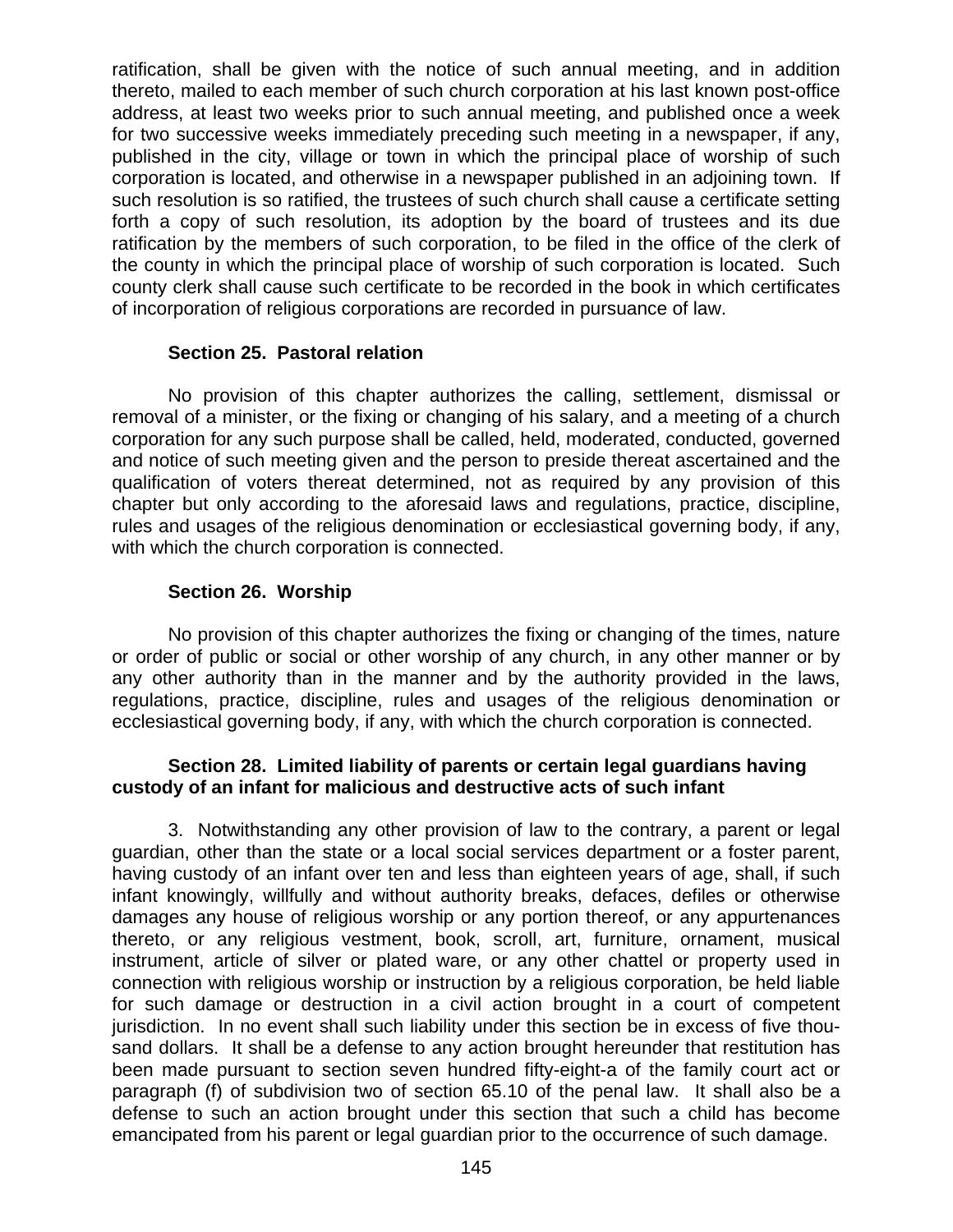In lieu of such liability or in combination therewith, the court may order such infant to perform services for the public good to pay off such damage or destruction.

 4. In any action brought hereunder, wherein a verdict for damages was rendered against a parent or legal guardian in an amount of one thousand dollars or more, the court wherein such verdict was returned shall, upon the application of the parent or legal guardian, review the financial ability of the parent or legal guardian to pay the amount of such damages in excess of one thousand dollars. In making such review, the court shall allow the parent or legal guardian the right to present evidence of financial hardship establishing the inability of such parent or legal guardian to pay any or all of the amount of such verdict in excess of one thousand dollars. Subsequent to the completion of such review the court may modify the amount of damages to be paid by a parent or legal guardian as returned in such verdict to an amount within the financial capacity of such parent or legal guardian, provided that no such modification shall reduce the amount of damages to be paid below the amount of one thousand dollars.

#### **Section 40. Meeting for incorporation**

 Notice of a meeting for the purpose of incorporating an unincorporated Protestant Episcopal parish or congregation, and of electing the first church wardens and vestrymen thereof, shall specify the object, time and place of such meeting, and shall be made public for at least two weeks prior to such meeting, either by open reading of such notice in time of divine service, at the usual place of worship of such parish or congregation, or by posting the same conspicuously on the outer door of such place of worship. Only persons of full age who have been regular attendants at the worship of such parish or congregation and contributors to the support thereof for one year next prior to such meeting, or since the establishment of such parish or congregation, shall be qualified to vote at such meeting. The presence of at least six persons qualified to vote thereat shall be necessary to constitute a quorum of such meeting. The action of the meeting upon any matter or question shall be decided by a majority of the qualified voters voting thereon, a quorum being present. The officiating minister, or, if there be none, or if he shall be necessarily absent, any other person qualified to vote at the meeting, who is called to the chair, shall preside thereat. Such presiding officer shall receive the votes, be the judge of the qualifications of voters, and declare the result of the votes cast at such meeting. The polls of the meeting shall remain open for one hour or longer, in the discretion of the presiding officer, or if required, by a vote of a majority of the voters present. The meeting shall decide whether such unincorporated parish or congregation shall become incorporated. If such decision be in favor of incorporation, such meeting shall decide upon the name of the proposed corporation; what day, either a Sunday or secular day, shall be the date of the regular annual election; whether the vestrymen thereof shall be three, six, nine, twelve, fifteen, eighteen, twenty-one or twenty-four; and shall elect by ballot from the persons qualified to be voters thereat, who have been baptized, one-third of the number of vestrymen so decided upon to hold office until the first annual election to be held thereafter, one-third of such number, to hold office until one year after such annual election, and one-third of such number to hold office until two years after such annual election; and shall elect from such qualified voters who are communicants in the Protestant Episcopal church, two persons to be church wardens thereof, one to hold office until such annual election, and one to hold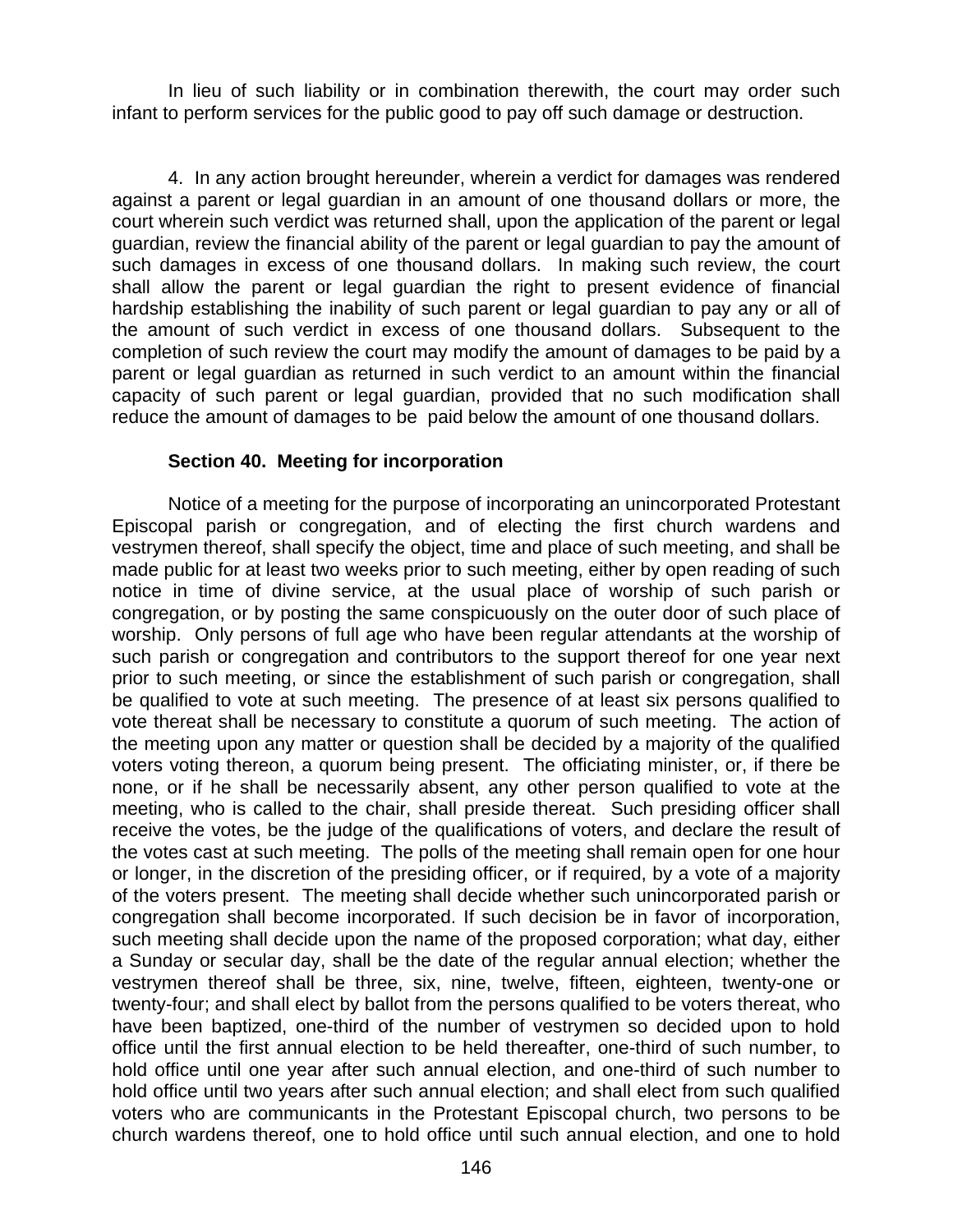office until one year after such annual election.

# **Section 41. Certificate of incorporation**

 If such meeting shall decide in favor of incorporation and comply with the next preceding section, the presiding officer of such meeting and at least two other persons present and voting thereat, shall execute and acknowledge a certificate of incorporation setting forth:

1. The fact of the calling and holding of such meeting;

2. The name of the corporation as decided upon thereat;

3. The county, and the town, city or village, in which principal place of worship is, or is intended to be located;

4. The day, either on Sunday or a secular day, upon which the annual election shall be held;

5. The number of vestrymen decided upon at such meeting;

6. The names of the vestrymen elected at such meeting and the term of office of each;

7. The names of the church wardens elected at such meeting and the term of office of each.

 Such certificate, when accompanied by a certificate of the bishop of the diocese within which the principal place of worship of the proposed corporation is, or is intended to be located, to the effect that he consents to the incorporation of such church, shall be filed in the of office of the clerk of the county specified in the certificate of incorporation; but in case the see be vacant, or the bishop be absent or unable to act, the consent of the standing committee, with their certificate of the vacancy of the see or of the absence or disability of the bishop, shall suffice.

 On filing such certificate in the office of the clerk of the county so specified therein the church wardens and vestrymen so elected and their successors in office, together with the rector, when there is one, shall form a vestry and shall be the trustees of such church or congregation; and they and their successors shall thereupon, by virtue of this chapter, be a body corporate by the name or title expressed in such certificate, and shall have power, from time to time, to adopt by-laws for its government. Such corporation shall be an incorporated church, and may be termed also an incorporated parish.

### **Section 42. Corporate trustees; vestry; powers and duties thereof**

 No meeting of the vestry or trustees of any incorporated Protestant Episcopal parish or church shall be held unless either all the members thereof are present, or three days' notice thereof shall be given to each member thereof, by the rector in writing either personally or by mail, or, if there be no rector or he be incapable of acting, by one of the church wardens; except that twenty-four hours' notice of the first meeting of the vestry or trustees after an annual election shall be sufficient, provided such meeting be held within three days after the election. In the event of the rector of a parish or church refusing or neglecting to call a meeting of the vestry or trustees of any incorporated Protestant Episcopal church, on the written request of two-thirds of all the wardens and vestrymen of the parish, the clerk of the vestry shall call a meeting of the same by giving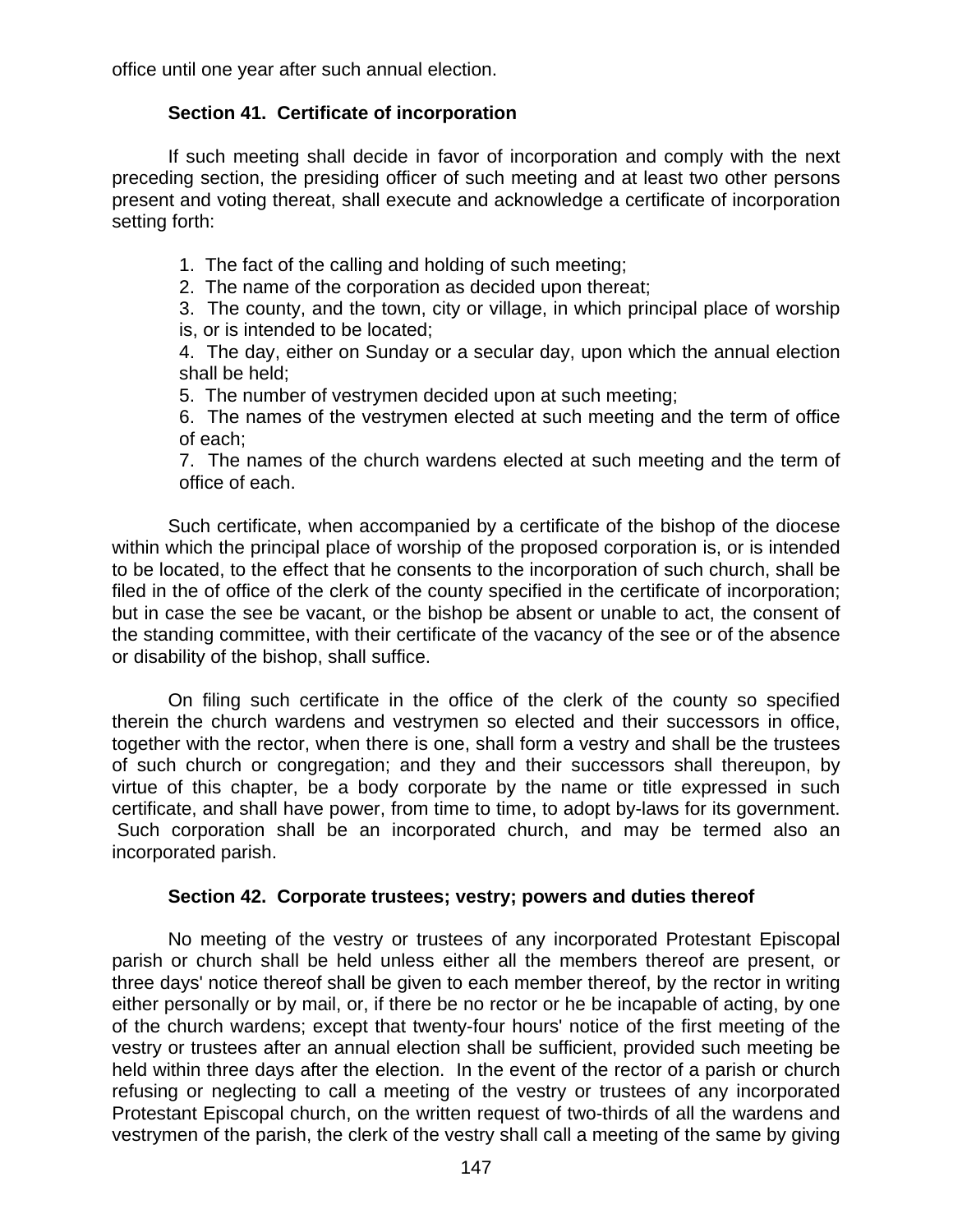at least fifteen days' written notice to be served on each member of the vestry personally; if personal service cannot be had, then upon such member by mailing the notice to his last known place of residence. To constitute a quorum of the vestry or board of trustees there must be present either:

 1. The rector and at least a majority of the whole number of wardens and vestrymen, or

 2. One church warden and one more than a majority of vestrymen or both church wardens and a majority of the vestrymen, or

 3. If the rector be absent from the diocese and shall have been so absent for over four calendar months, or if the meeting be called by the rector and he be absent there from or be incapable of acting, one church warden and a majority of the vestrymen, or both church wardens and one less than a majority of the vestrymen. But if there be a rector of the parish, no measure shall be taken, in his absence, in any case, for effecting the sale or disposition of the real property of the corporation, nor for the sale or disposition of the capital or principal of the personal property of the corporation, nor shall any act be done which shall impair the rights of such rector. The presiding officer of the vestry or trustees shall be the rector, or if there be none, or he be absent, the church warden who shall be called to the chair by a majority of the votes, if both the church wardens be present; or the church warden present, if but one be present. At each meeting of the vestry or trustees each member thereof shall be entitled to one vote. The vestry shall have power to fill a vacancy occurring in the office of a church warden or vestryman by death, resignation or otherwise than by expiration of term, until the next annual election, at which, if such vacancy would continue thereafter, it shall be filled for the remainder of the unexpired term. If vacancies exist in the offices of church wardens or vestrymen in such number that a quorum of the vestry or board of trustees is not in office at any time, the rector shall forthwith call a special election for the filling of such vacancies. If there be no rector, the church warden longest in office shall call such special election. Notice of such special election shall be read by the rector, or if there be none, or he be absent, by the officiating minister or by one of the church wardens on the Sunday next preceding such election, in the time of divine service. If for any reason the usual place of worship of the parish be not open for divine service on such Sunday such notice shall be posted conspicuously on the outer door of the place of worship for one week next preceding the election. Such notice shall conform to that required for an annual election. The provisions of section forty-three of this chapter relating to annual elections shall apply to such special election, except as inconsistent herewith. Such vacancies shall be filled at such election for the remainder of the unexpired terms. The vestry may, subject to the canons of the Protestant Episcopal Church in the United States, and of the diocese in which the parish or church is situated, by a majority vote, elect a rector to fill a vacancy occurring in the rectorship of the parish, and may fix the salary or compensation of the rector.

### **Section 42-a. Additional powers of the corporate trustees and vestry**

 Notwithstanding and in addition to the provisions of section five of this chapter, and subject always to the trust in which all real and personal property is held for the Protestant Episcopal Church and the Diocese thereof in which the parish, mission or congregation is located, the vestry or trustees of any incorporated Protestant Episcopal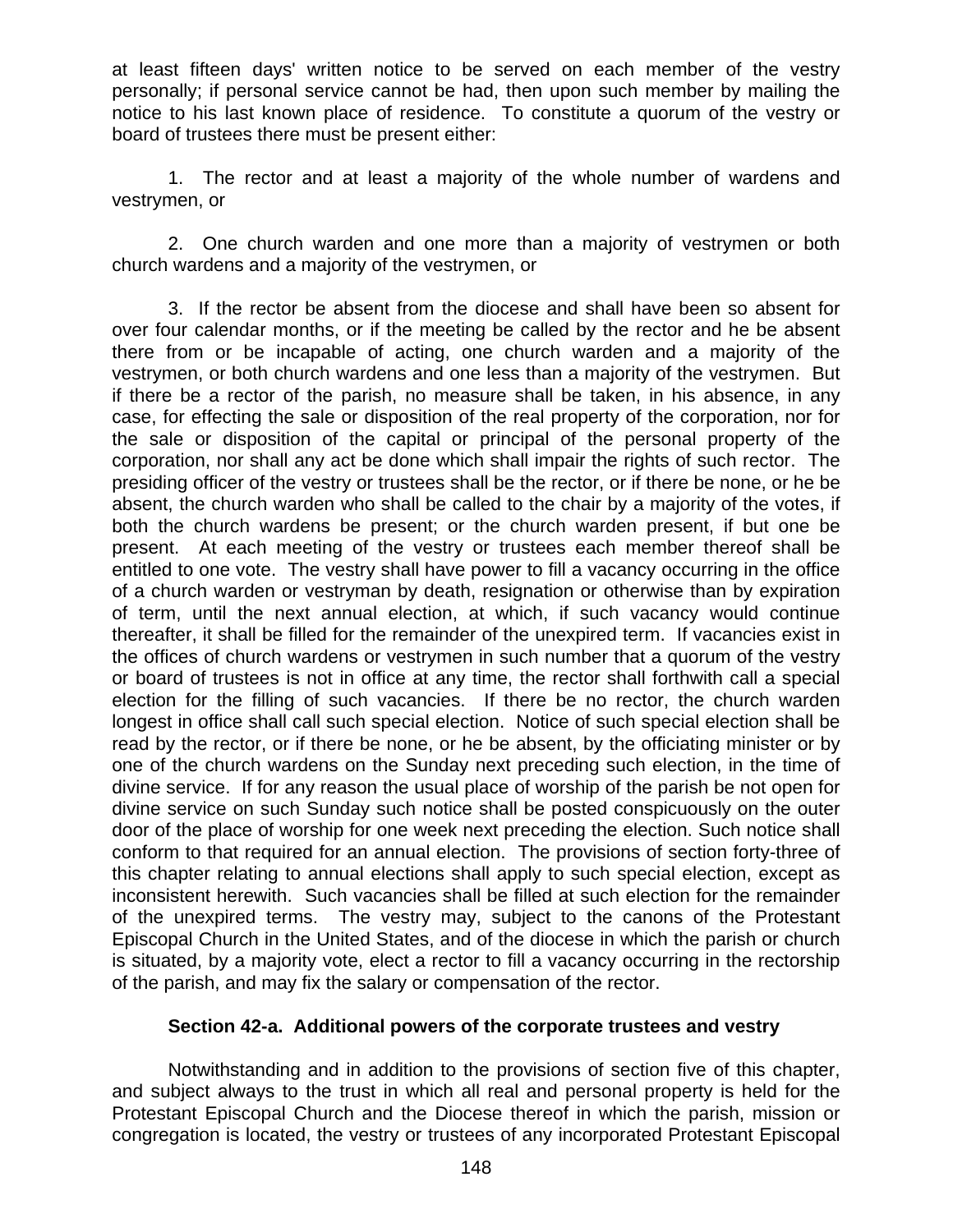parish or church, the trustees of every incorporated governing body of the Protestant Episcopal Church and each diocese are authorized to administer the temporalities and property, real and personal, belonging to the corporation, for the support and maintenance of the corporation and, provided it is in accordance with the discipline, rules and usages of the Protestant Episcopal Church and with the provisions of law relating thereto, for the support and maintenance of other religious, charitable, benevolent or educational objects whether or not conducted by the corporation or in connection with it or with the Protestant Episcopal Church.

### **Section 43. Annual election and special meetings of incorporated Protestant Episcopal parishes**

 1. The annual election of a Protestant Episcopal parish, hereafter incorporated, shall be held on the day, either a Sunday or a secular day, designated in its certificate of incorporation.

 2. The annual election of an incorporated Protestant Episcopal parish or church heretofore incorporated shall be held on the day fixed for such annual election, by or in pursuance of law, or if no such date be so fixed, then on such day, either a Sunday or a secular day, as may be determined by vote of the vestry.

 3. Special meetings of any Protestant Episcopal parish or church heretofore or hereafter incorporated may be held on any Sunday or secular day fixed by the vestry.

 4. Notice of such annual election or special meeting shall be read by the rector of the parish, or if there be none, or he be absent, by the officiating minister or by a church warden thereof, on each of the two Sundays next preceding such election or special meeting, in the time of divine service, or if, for any reason, the usual place of worship of the parish be not open for divine service, the notice shall be posted conspicuously on the outer door of the place of worship for two weeks next preceding the election or special meeting. Such notice shall specify the place, day and hour of holding the election or special meeting. The notice of the annual election shall also specify the number and terms of office of each church warden and the vestrymen whose terms of office shall then expire, or whose office shall then be vacant for any cause, and the office for which each such officer is to be then elected. The notice of a special meeting shall specify the matter or question to be brought before such meeting, and no matter or question not specified in such notice shall be acted on at such meeting.

 5. The presiding officer of such annual or special meeting shall be the rector of the parish, if there be one, or if there be none, or he be absent, one of the church wardens elected for the purpose by a majority of the duly qualified voters present, or if no church warden be present, a vestryman elected in like manner. Such presiding officer shall be the judge of the qualifications of the voters; shall receive the votes cast; and shall declare the result of the votes cast. The presiding officer of such annual or special meeting shall enter the proceedings of the meeting in the book of the minutes of the vestry, sign his name thereto, and offer the same to as many qualified voters present as he shall think fit to be also signed by them.

 6. Persons of full age belonging to the parish, who have been baptized and are regular attendants at its worship and contributors to its support for at least twelve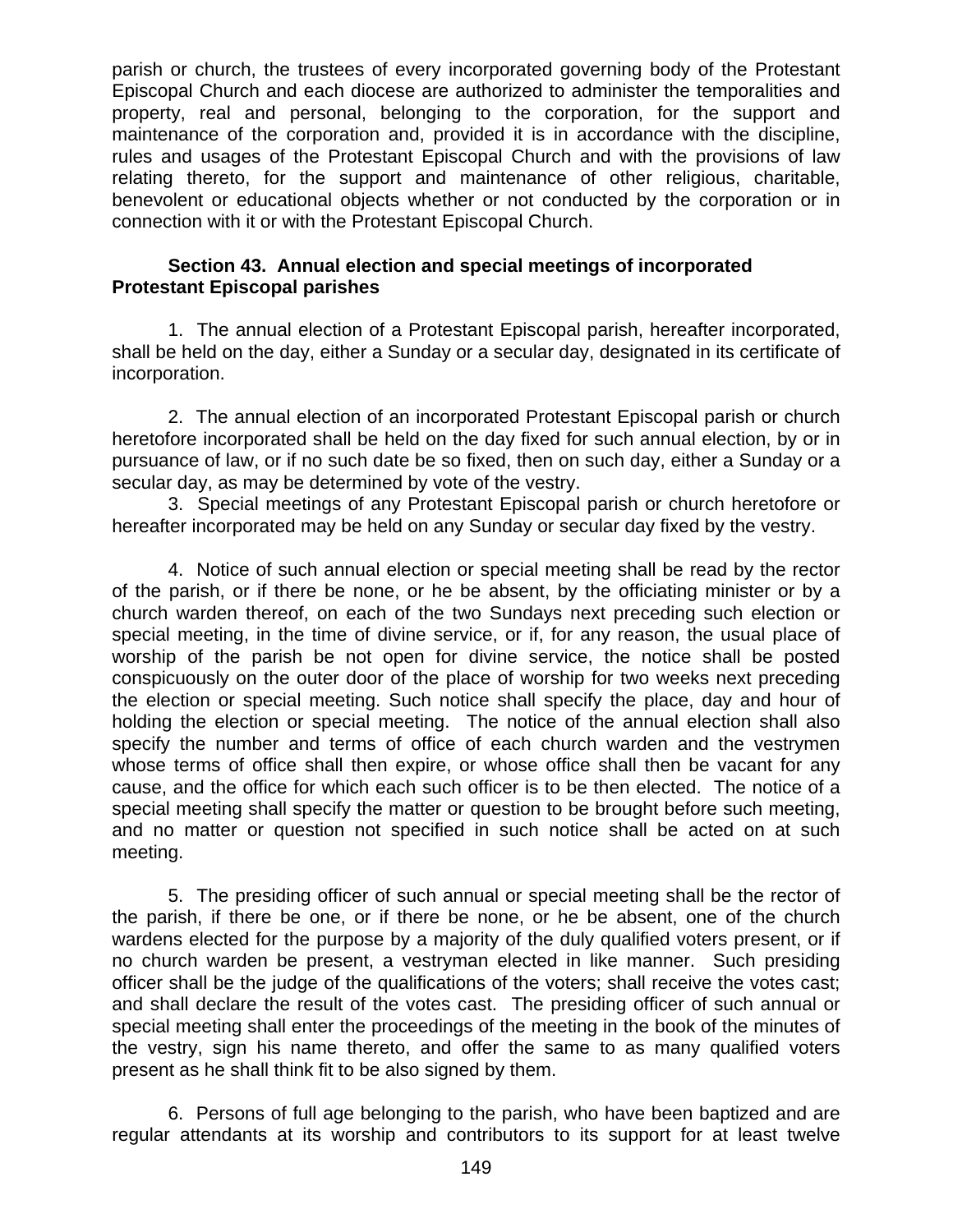months prior to such election or special meeting or since the establishment of such parish, shall be qualified voters at any such election or special meeting. Whenever so permitted by the canons of the diocese, persons of less than full age, but of the age of eighteen years or more, and having like qualifications except as to age, may vote at the annual elections and special meetings of any parish of such diocese, whenever such parish shall so determine in the manner provided in said section forty-six.

 7. The action of an annual or special meeting upon any matter or question shall be decided by a majority of the qualified voters voting thereon. The polls of an election shall continue open for one hour and longer, in the discretion of the presiding officer, or if required, by a vote of a majority of the qualified voters present and voting. The church wardens and vestrymen shall be elected by ballot from persons qualified to vote at such election, and no person shall be eligible for election as church warden, unless that person also be a confirmed communicant in the Protestant Episcopal church, nor be eligible for election as vestryman, unless that person shall have been baptized. Whenever so permitted by the canons of the diocese persons of less than full age but of the age of eighteen years or more and having like qualifications except as to age, shall be eligible for election as church warden or vestryman in any parish, whenever such parish shall so determine in the manner provided in said section forty-six.

 8. At each annual election of an incorporated Protestant Episcopal parish hereafter incorporated, one church warden shall be elected to hold office for two years; and one-third of the total number of vestrymen of the parish shall be elected to hold office for three years.

 9. At each annual election of an incorporated Protestant Episcopal parish or church heretofore incorporated, two church wardens and the total number of its vestrymen shall be elected to hold office for one year thereafter, unless the term of office of but one church warden or of but one-third of its vestrymen shall then expire, in which case one church warden shall be elected to hold office for two years, and one-third of the total number of its vestrymen shall be elected to hold office for three years.

 10. Each church warden and vestryman shall hold office after the expiration of his term until his successor shall be chosen.

# **Section 44. Changing the number of vestrymen of Protestant Episcopal parishes hereafter incorporated**

 If the vestry of a Protestant Episcopal parish, hereafter incorporated, shall, by resolution, recommend that the number of vestrymen of such parish be changed to either three, six, nine, twelve, fifteen, eighteen, twenty-one or twenty-four vestrymen, notice of such recommendation shall be included in the notice of the next annual election of such parish, or in the notice of a special meeting to be held not less than six months before the time fixed for holding the next annual election thereafter, and be submitted to such annual or special meeting. If such recommendation be ratified by such meeting, the presiding officer thereof, and at least two qualified voters present thereat, shall execute and acknowledge a certificate setting forth such resolution of the vestry, the fact that notice thereof had been given with the notice of such annual election, or with the notice of such special meeting as the case may be; that the meeting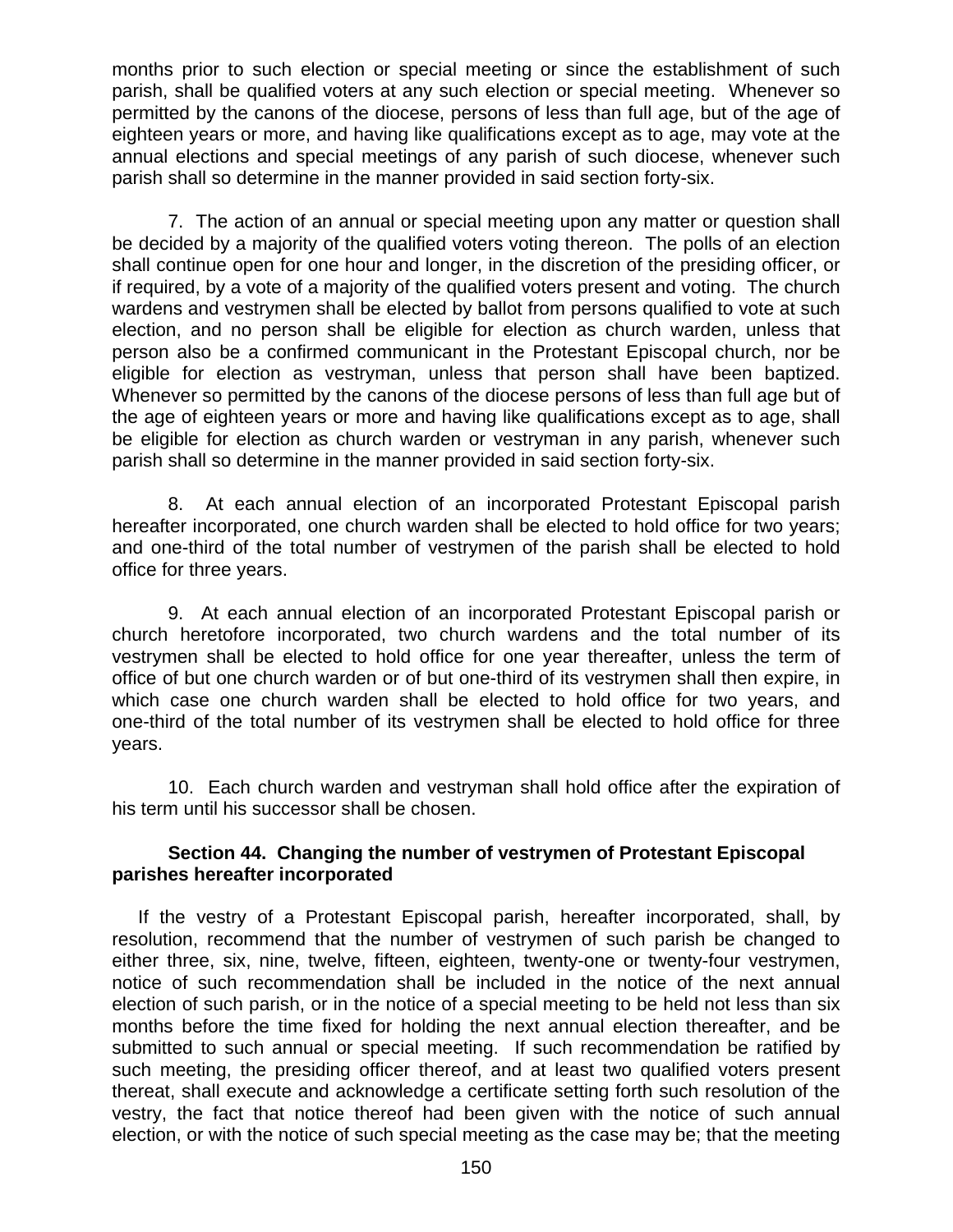had ratified the same; and the number of vestrymen so decided on. Such certificate shall be filed in the office of the clerk of the county in which the original certificate of incorporation is filed and recorded, and such change in the number of vestrymen shall take effect at the time of the next annual election thereafter. If the number of vestrymen be thereby increased, then, in addition to the number of vestrymen to be elected at such annual election, one-third of such increased number of vestrymen shall be elected to hold office for one year thereafter, one-third of such increased number shall be elected to hold office for two years thereafter, and one-third of such increased number shall be elected to hold office for three years thereafter. If the number of vestrymen by such change be reduced, such reduction shall not affect the term of office of any vestryman duly elected, and at such next annual election and at each annual election thereafter, one-third of such reduced number of vestrymen shall be elected to hold office for three years.

#### **Section 45. Changing date of annual election, number and terms of vestrymen and terms of office of church wardens in Protestant Episcopal churches heretofore incorporated**

 If the vestry of a Protestant Episcopal parish, heretofore incorporated, shall, by resolution, recommend that the date of the annual election be changed to another day, either a Sunday or a secular day, or that the number of vestrymen be changed to three, six, nine, twelve, fifteen, eighteen, twenty-one or twenty-four, and that the terms of office of the church wardens be changed so that one warden shall be elected annually, notice of such recommendation shall be included in the notice of the next annual election of such parish, or in the notice of a special meeting to be held not less than six months before the time fixed for holding the next annual election thereafter, and be submitted to such annual or special meeting. If such recommendation be ratified by such meeting, the presiding officer thereof and at least two qualified voters present thereat, shall execute and acknowledge a certificate setting forth such resolution of the vestry; the fact that notice thereof had been given with the notice of the annual election, or with the notice of the special meeting as the case may be; that such meeting had ratified the same; the date determined upon for the annual election of the parish; the number of vestrymen so decided on; and the fact that the meeting determined to thereafter elect church wardens, so that the term of one warden shall expire annually. Such certificate shall be filed in the office of the clerk of the county in which the original certificate of incorporation is filed and recorded. If the meeting determine to change the date of the annual election, the next annual election shall be held on the day determined on at such meeting, and the terms of the vestrymen and church wardens which, pursuant to law, would expire at the next annual election shall expire and their successors shall be elected on such day. If the meeting determine to change the number of vestrymen and the manner of electing wardens and vestrymen, there shall be elected at the first annual election thereafter, one-third of the number of vestrymen so determined on, to hold office for three years; one-third thereof to hold office for two years; and one-third thereof to hold office for one year; and one church warden to hold office for one year, and one to hold office for two years; and thereafter at the annual election there shall be elected one-third of the number of vestrymen determined on at such meeting and one church warden. Any Protestant Episcopal parish, heretofore incorporated, which has changed the number of its vestrymen and the manner of electing wardens and vestrymen pursuant to the provisions of this section, may make further changes in the number of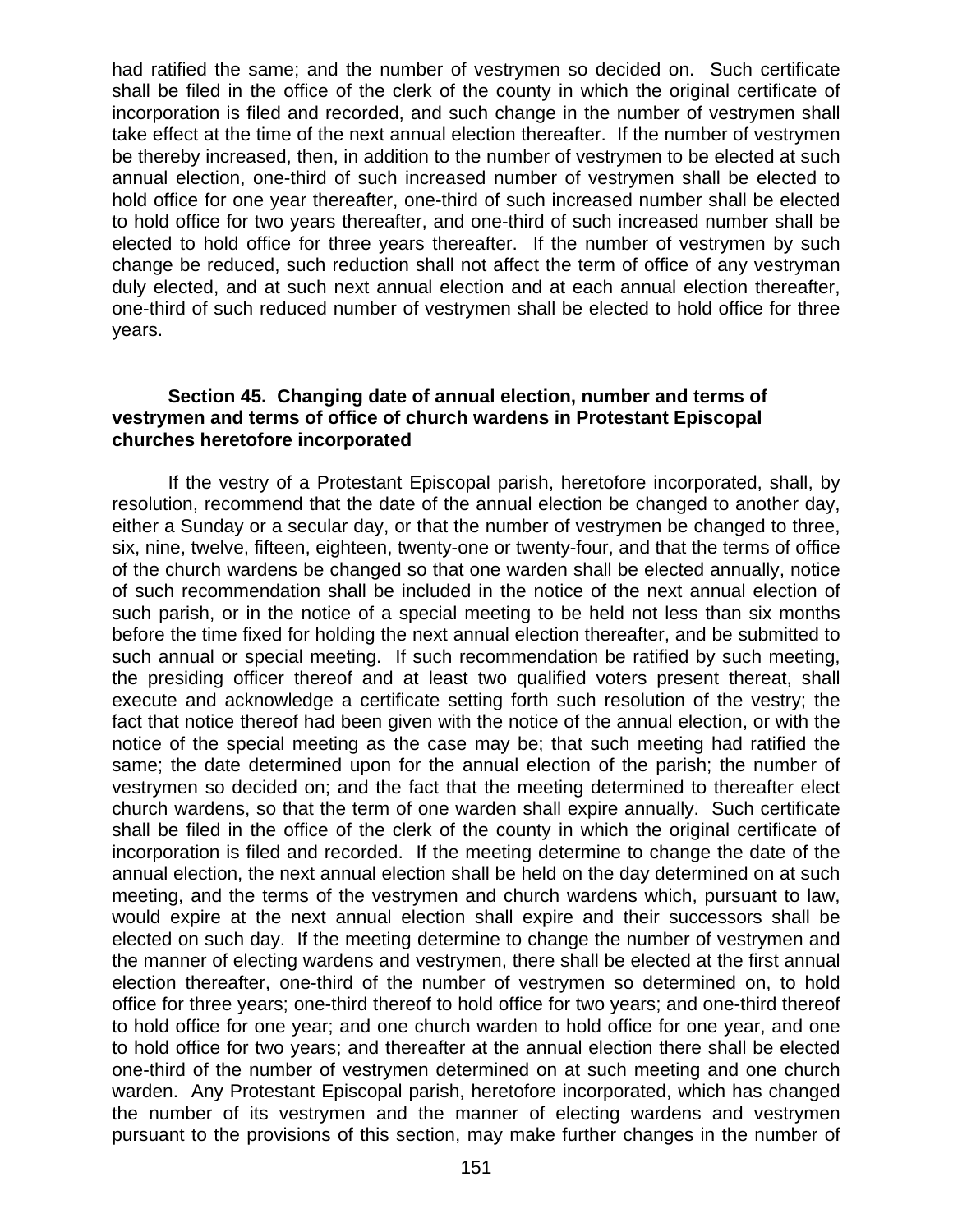its vestrymen in the manner provided in section forty-four of this chapter.

#### **Section 46. Changing the qualifications of voters and the qualifications of wardens and vestrymen**

 If the vestry of a Protestant Episcopal parish heretofore incorporated shall by resolution recommend that the qualifications of voters and the qualifications of wardens and vestrymen be changed to conform in both cases to the requirements of section forty-three of this chapter, notice of such recommendation shall be included m the notice of the next annual election of such parish, and be submitted to the meeting. If such recommendation be ratified by such meeting the presiding officer thereof and at least two qualified voters present thereat shall execute and acknowledge a certificate setting forth such resolution of the vestry, the fact that notice thereof had been given with the notice of such annual election, and that the meeting had ratified the same. Such certificate shall be filed in the of office of the clerk of the county in which the original certificate of incorporation is filed and recorded.

# **Section 47. Free churches in communion with the Protestant Episcopal church**

 Whenever the trustees of any free church in communion with the Protestant Episcopal church heretofore or hereafter organized under the provisions of article nine of this act shall desire to change the management of its affairs and the form of government of the corporation by substituting a vestry in place of such trustees, such change may be made in the following manner: The trustees of any free church having first obtained the written consent of the ecclesiastical authority of the diocese to such change may by an affirmative vote of not less than two-thirds determine by resolution reciting the consent of such ecclesiastical authority and duly recorded in the minutes of such church to change the management of its affairs by substituting a vestry m place of such trustees to manage the affairs of such corporation and free church with the same powers, duties and privileges as are now possessed and exercised by church wardens and vestrymen m churches of the Protestant Episcopal church organized under this article, but subject to the provisions of section one hundred and eighty-three of this chapter and for the purposes set forth in the certificate of incorporation of such free church and for no other purposes; such resolution shall fix the day, either a Sunday or a secular day, upon which the annual election shall be held, the number to constitute such vestry, which shall be two church wardens and either three, six, nine, twelve, fifteen, eighteen, twenty-one or twenty-four vestrymen as may be determined, and shall also designate the persons to be such church wardens, and vestrymen, to act until the annual election, and copies of such resolution, together with a statement of the vote of the trustees adopting the same certified under the seal of the corporation and verified by the president and secretary thereof, shall be filed in the office of the secretary of state and also in the office of the clerk of the county in which such church or corporation is located. Upon and after the filing of such certificate, the church wardens and vestrymen named in said resolution and their successors in office, together with the rector when there shall thereafter be one, shall form the vestry and shall be the vestry and shall constitute the corporation; and at the first annual election the church wardens and vestrymen shall be divided into classes and their respective terms of office fixed and shall be elected by the persons qualified to vote for the church wardens and vestrymen in churches or congregations of the Protestant Episcopal church and the provisions of